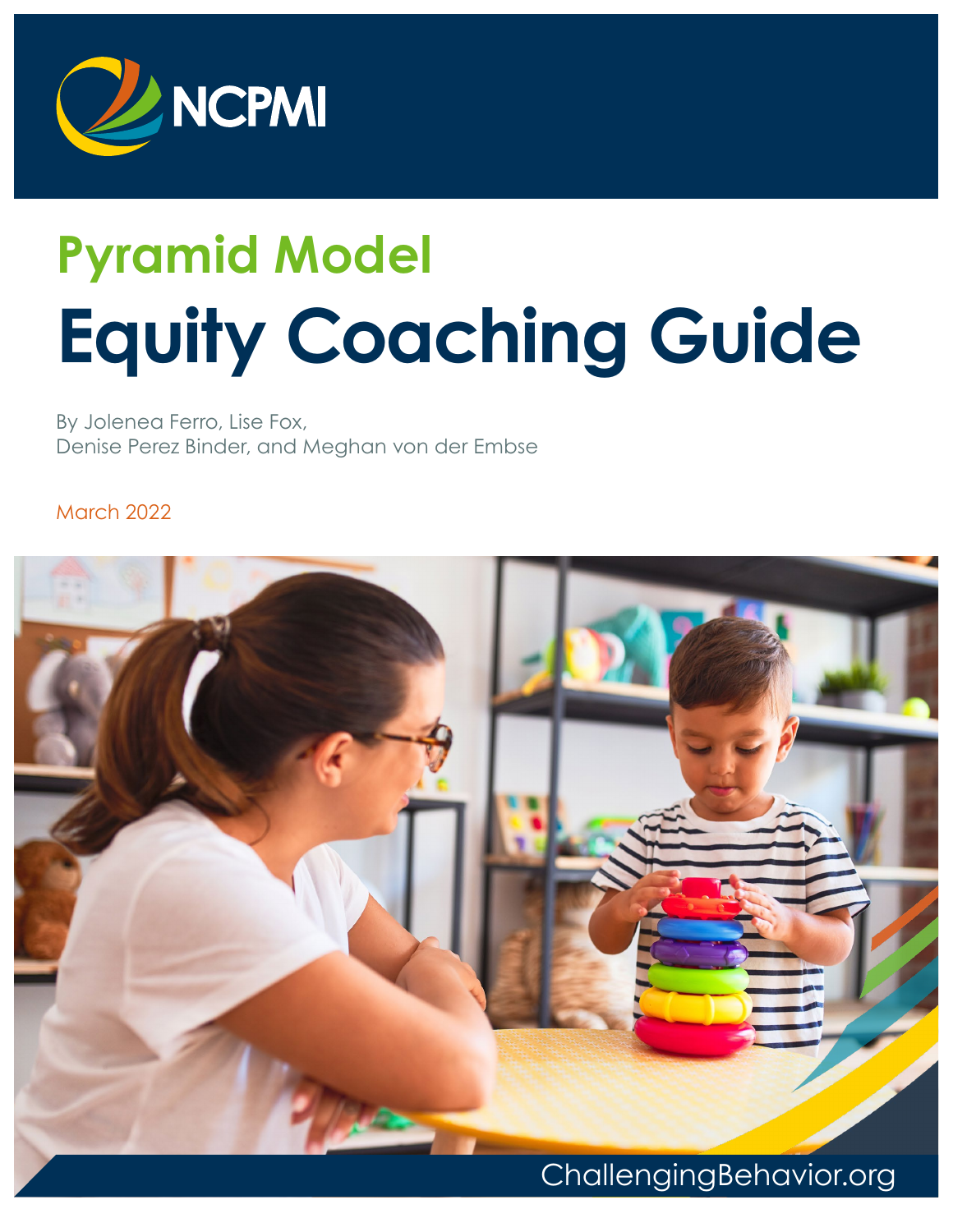### **Contents**

| Pyramid Model Equity Coaching Guide 1           |  |
|-------------------------------------------------|--|
|                                                 |  |
|                                                 |  |
|                                                 |  |
|                                                 |  |
|                                                 |  |
|                                                 |  |
|                                                 |  |
|                                                 |  |
| Appendix A: TPOT Key Practice and Related Coach |  |

#### **Acknowledgements**

We want to thank Kris Earl and Lindsay Giroux (North Carolina), Raquel Lima and Elaine Pick (New Jersey), and Anna Winneker (USF) for their contributions to this 2022 revision. We couldn't have done it without you.

We are also grateful to the coaches from North Carolina and New Jersey who participated in NCPMI's Targeted Equity Technical Assistance. Their feedback about how to use the Guide was invaluable.







#### [ChallengingBehavior.org](http://challengingbehavior.org/)

**The reproduction of this document is encouraged. Permission to copy is not required. If modified or used in another format, please cite original source.** This is a product of the National Center for Pyramid Model Innovations and was made possible by Cooperative Agreement #H326B170003 which is funded by the U.S. Department of Education, Office of Special Education Programs. However, those contents do not necessarily represent the policy of the Department of Education, and you should not assume endorsement by the Federal Government.

Published: 03/24/22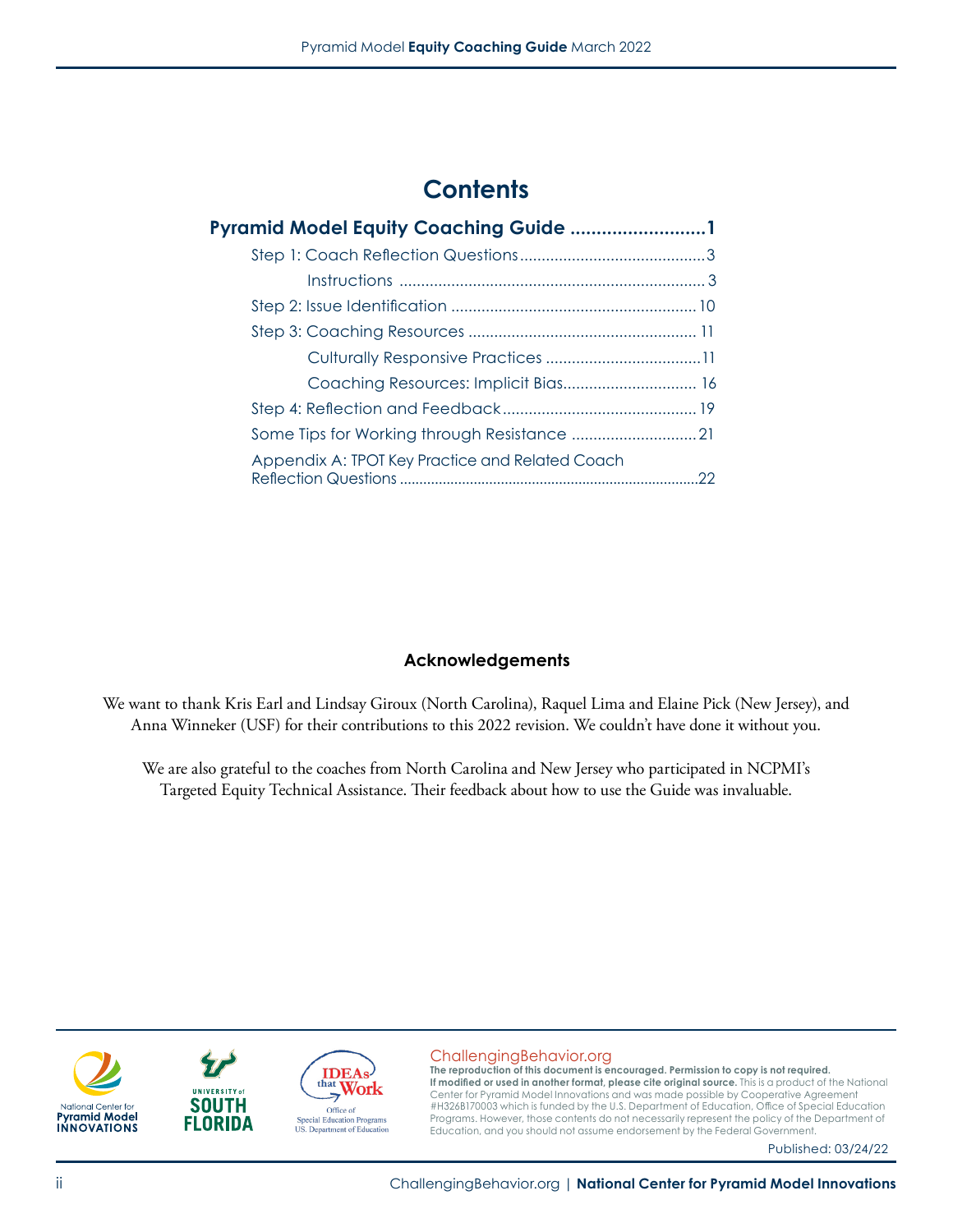# <span id="page-2-0"></span>**Pyramid Model Equity Coaching Guide**

*Jolenea Ferro, Lise Fox, Denise Binder, and Meghan von der Embse* 

The Pyramid Model Equity Coaching Guide is a reflection tool that examines the implementation of Pyramid Model practices through the perspectives of equity and cultural responsiveness. It is not an assessment of implementation; instead, it is meant to provoke thoughtful reflection about classroom practices. It should be used within the collaborative coaching partnership and ongoing coaching activities to identify equity concerns and promote equity within Pyramid Model practice implementation. The tool provides: 1) reflective questions that



are used to identify areas of concern; 2) guidance for using supporting data to prioritize concerns; 3) links to resources, both for each reflective question and for addressing implicit bias; and 4) conversation starters and strategies for supporting the teacher in identifying opportunities to make practices more equitable.

The Pyramid Model Equity Coaching Guide is designed to be used by coaches after:

- $\blacktriangleright$  The coach has established a strong collaborative coaching partnership,
- An initial Teaching Pyramid Observation Tool (TPOT) assessment has been completed,
- The coach and teacher have identified goals and an action plan, and
- The coach has conducted several observations in the classroom.

Coaches may use and adapt The Pyramid Model Equity Coaching Guide in a variety of ways that are compatible with their coaching style and with the program's culture. Here are some suggestions from coaches who have used the guide.

- 1. The coach may review and reflect on all the questions or limit their review to a few key questions related to goals they are working on with the teacher. For example, the coach might address family engagement when coaching goals are focused on families. See Appendix A for a table that identifies which reflection questions align with which TPOT goals.
- $2.$  The coach may review the reflective questions with a teacher as part of a debriefing meeting. Rather than responding "Concerns" or "No concerns," as presented in the guide, the questions may be rephrased to prompt the teacher to reflect on strategies (e.g., "How have you…?"). Using those questions, the teacher and the coach can focus on locating specific resources and creating action plans around potential next steps.
- 3. The coach may engage a group of teachers using the questions to reflect on how the program could ensure the support of each and every child. They may use the No concerns/Concerns format of questions or rephrase them as noted in #2.
- 4. As a program-wide asset, the reflection questions can be used with a teacher on the Program Leadership Team. The teacher could review the questions and reflect on them in terms of either classroom practice or overall program implementation. The coach would then meet with the teacher to discuss each question and ways to foster equitable practices as part of program-wide improvements.
- 5. A teacher might be given the questions to review as a self-reflection, followed by a discussion with the coach.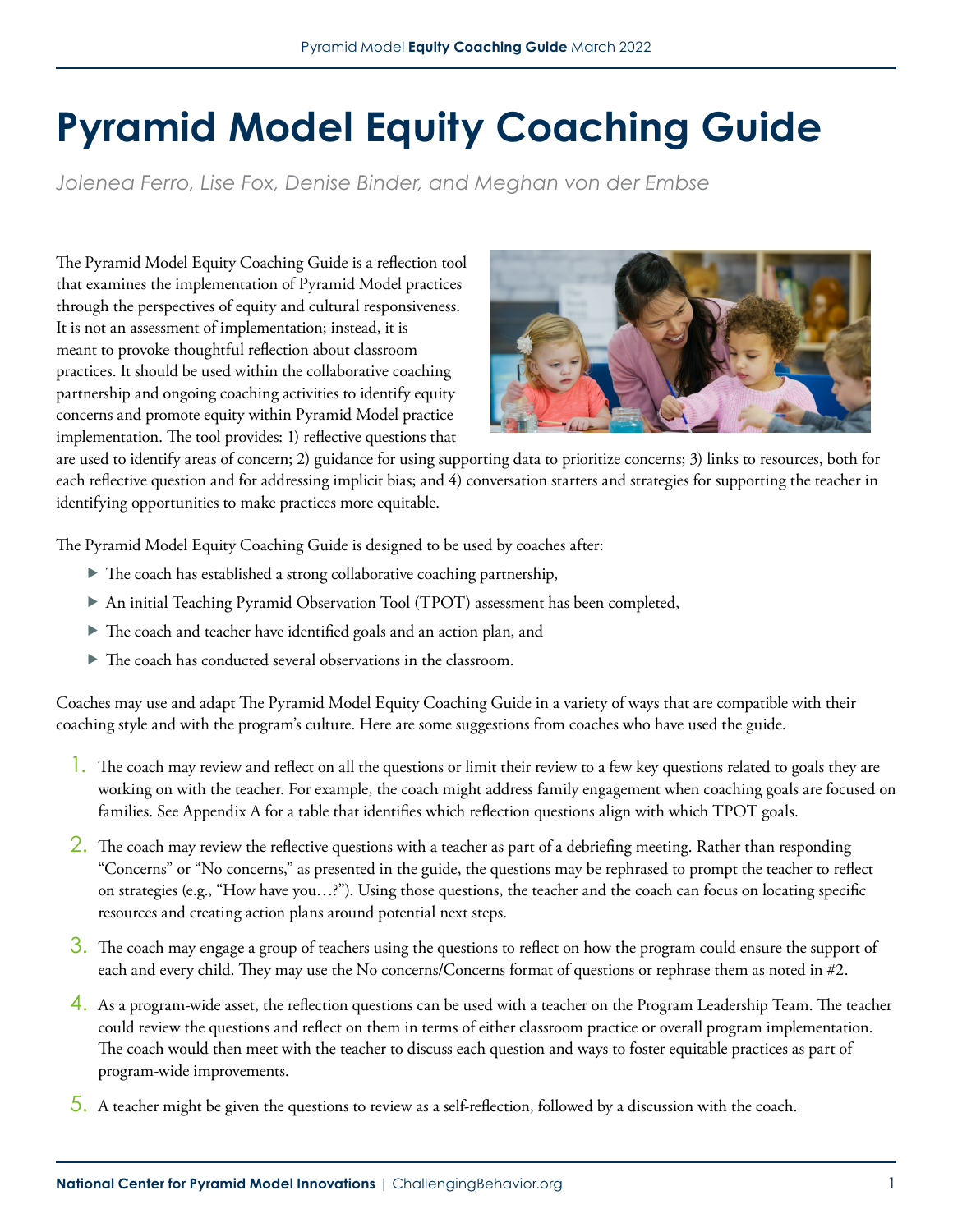The Pyramid Model Equity Coaching Guide can be used as part of the practice-based coaching (PBC) process, but should only be used after assessing classroom practices using the Teaching Pyramid Observation Tool (TPOT™). The TPOT provides the coach with a comprehensive assessment of Pyramid Model practice implementation. The Pyramid Model Equity Coaching Guide examines the implementation of those practices through an equity perspective to ensure they are equitable and inclusive of each and every child.

As a supplement to the TPOT, any observations or reviews already occurring in the program can be additional sources of data for a discussion of equity and culturally responsive practices. For example:

- Observations completed as part of the coaching cycle may identify equitable practices or concerns. The coach may observe that the teacher has added pictures, clothing, and artifacts representing a variety of ethnicities, cultures, family structures and abilities as a positive example of an equitable practice.
- $\triangleright$  The coach may observe an incident in which a teacher responds to one child's challenging behavior by providing instruction on an acceptable alternative behavior, but is more directive with a second child, telling them what not to do and removing them from the activity. This observation might be followed by reflecting with the teacher using relevant questions from the guide (e.g., reflective question #16).
- The Behavior Incident Report System (BIRS) summaries at the classroom and program level can identify potential disproportionality in BIR data. Using the Look-Think-Act process encourages thinking more deeply about the data.
- $\triangleright$  Records of family engagement and reviews of the classroom environment may identify lack of equitable family representation, prompting a reflection on the questions in the guide around family participation.
- Data related to classroom practices, such as ECERS or CLASS, may identify more or less family engagement, also prompting a review of questions around family participation (e.g., reflective questions #17 and #18).
- Finally, a professional development activity or meeting around equity may lead to a coaching conversation and reflection about implicit bias and culturally responsive practices using resources from the guide.

The Steps for using the Guide are:

- **Step 1:** Coach Reflection Questions. The coach may: review and reflect on all the questions or limit their review to a few key questions related to goals; review with the teacher as part of a coaching debriefing; engage a group of teachers to reflect on the questions; reflect with Program Leadership Team members; or give to the teacher as a self reflection.
- **Step 2: Issue Identification.** The coach, or the coach with the teacher, examines all sources of data to develop a comprehensive understanding of any concern or potential equity need identified in Step 1. The coach, or coach and teacher, clearly defines the issue to be addressed.
- **Step 3:** Coaching Resources. The coach and teacher identify resources related to the potential equity need that might be helpful in guiding the teacher to understand and address the issue identified in steps 1 and 2. Additional resources for beginning to address implicit bias are included in this step, as needed.
- **Step 4: Reflection and Feedback.** The coach may use the items identified in the reflection to complete a reflection and feedback session with the teacher and to identify goals for their action plan.

The Pyramid Model Equity Coaching Guide may be most effective when used along with Pyramid Model practice implementation data from the TPOT. For example, as the teacher identifies practices for their action plan, they can use the equity reflection questions that apply for a deeper review of a specific practice.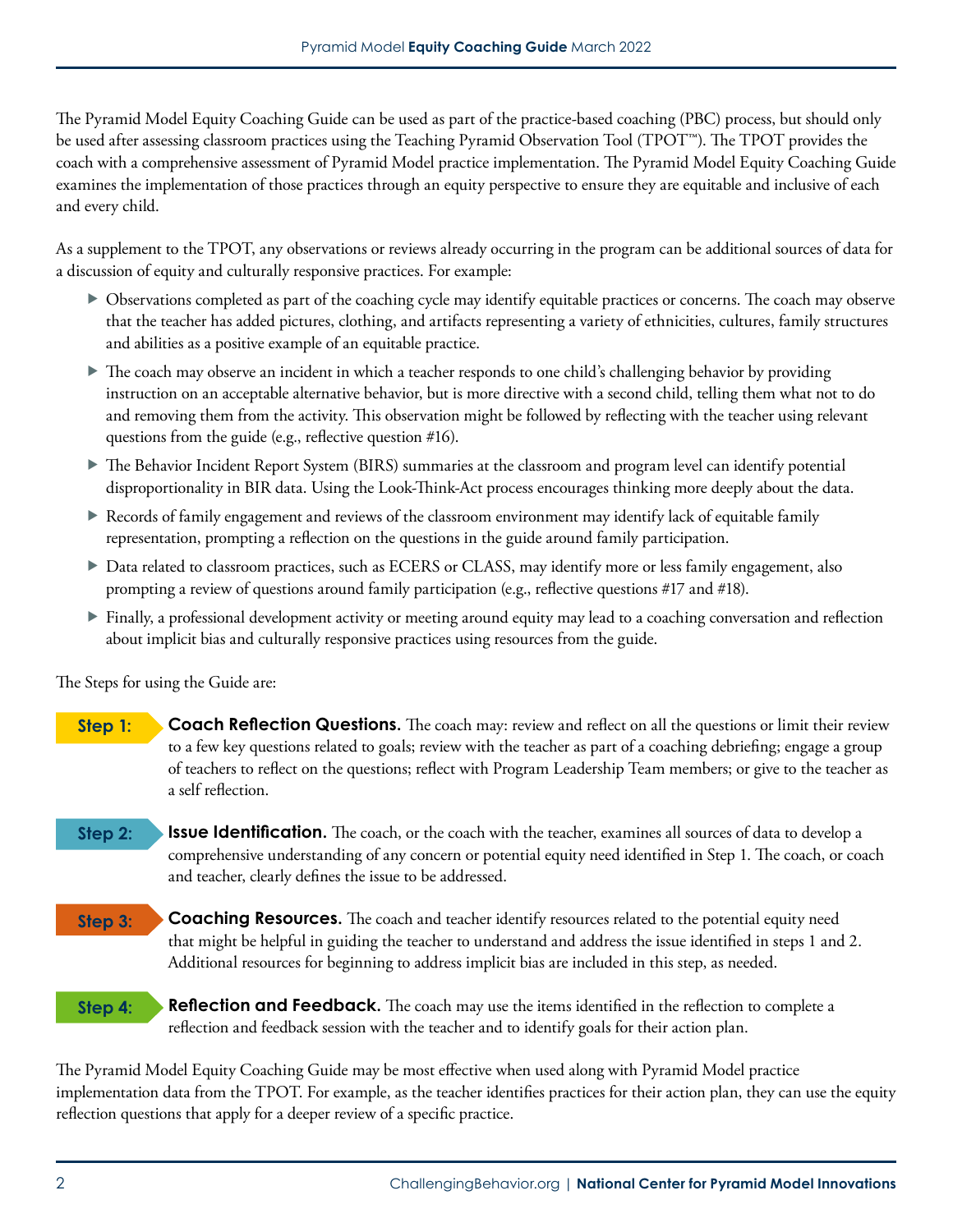<span id="page-4-0"></span>Table 1 in Appendix A links each TPOT Key Practice with the related reflection questions from the Pyramid Model Equity Coaching Guide. Because positive descriptive feedback is prevalent throughout the TPOT, reflection question #6 has been linked with each TPOT Key Practice in which it is included as an item. This table is meant to suggest where the coach might be able to embed equity reflection with TPOT practices and teachers' action plans. However, each coach is encouraged to embed equity reflection in a manner that is most effective and useful in their program and environment.

# **Step 1: Coach Reflection Questions**

### **Instructions**

Review these questions to identify areas of potential concern related to equitable practices in the classroom. The bullets in italics are meant to provide examples for the item in practice. These examples are offered as illustrations of the practice but are not required and are not part of the criteria for the practice. The teacher and coach may have other examples to address the items that are appropriate in their program. If the answer to the reflection question is Yes, check "No concerns." If the answer to the reflection question is No, check "Concerns" and identify the issue.

|    | Question                                                                                                                                                                                                                                                                                                                                                                              | <b>Reflections</b> |
|----|---------------------------------------------------------------------------------------------------------------------------------------------------------------------------------------------------------------------------------------------------------------------------------------------------------------------------------------------------------------------------------------|--------------------|
| 1. | Do learning centers and activities include materials, songs, visuals that are                                                                                                                                                                                                                                                                                                         | No concerns.<br>□  |
|    | aligned with the cultures and interests of children in the classroom?                                                                                                                                                                                                                                                                                                                 | Concerns:<br>ΙI    |
|    | The teacher collaborates with families to locate culturally relevant musical instruments<br>▶<br>for children to use during weekly music lessons. Teacher asks families to share songs that<br>reflect family cultural backgrounds and or family history. Songs learned in the weekly<br>music lessons are added to the song bank as part of the daily circle routine.                |                    |
|    | On a monthly basis the teacher inventories the classroom to ensure materials available<br>▶<br>align with the cultures represented by all children in the classroom. If needed, the teacher<br>might add materials (e.g., relevant children's literature to the book area, new cultural toy<br>food items to the kitchen area, or new dress up clothes to the imaginative play area). |                    |
| 2. | Does the schedule include activities where children work collectively or                                                                                                                                                                                                                                                                                                              | No concerns.       |
|    | cooperatively?                                                                                                                                                                                                                                                                                                                                                                        | Concerns:          |
|    | > Teacher intentionally plans ongoing collaborative play activities as part of small group<br>rotations. Children are given specific group tasks in the activity, such as working<br>collectivity to build a block castle or working in pairs to create partner portraits.                                                                                                            |                    |
|    | Daily schedule may include gross motor activities that focus on team building and<br>▶<br>cooperative play, including games such as relay races, parachute, and bean bag toss.                                                                                                                                                                                                        |                    |
| 3. | Do the posted schedule, expectations, and rules use the children's home                                                                                                                                                                                                                                                                                                               | No concerns.       |
|    | language?                                                                                                                                                                                                                                                                                                                                                                             | Concerns:          |
|    | Rule poster contains pictures of children in the classroom following the rules as well as<br>text in English and home languages.                                                                                                                                                                                                                                                      |                    |
|    | Classroom schedule includes text in English and home languages.                                                                                                                                                                                                                                                                                                                       |                    |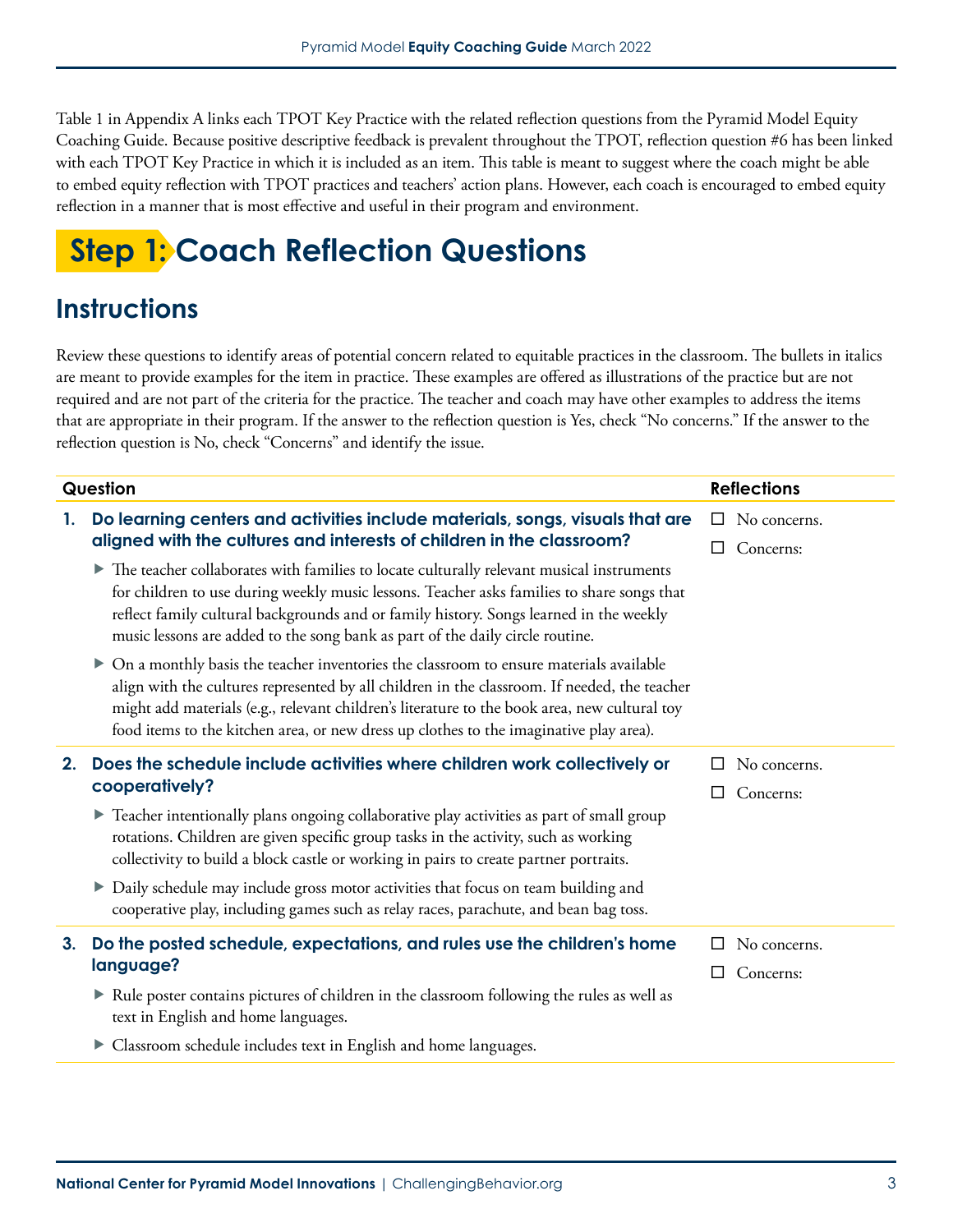|    | Question                                                                                                                                                                                                                                                                                                                                                                                                                    |         |                                                 |
|----|-----------------------------------------------------------------------------------------------------------------------------------------------------------------------------------------------------------------------------------------------------------------------------------------------------------------------------------------------------------------------------------------------------------------------------|---------|-------------------------------------------------|
| 4. | Does the teacher use multiple examples, visuals, and cultural experiences<br>to teach behavior expectations in a manner that relates to all children?                                                                                                                                                                                                                                                                       | ப<br>ш  | <b>Reflections</b><br>No concerns.<br>Concerns: |
|    | All children in the classroom assist with making expectation posters. Posters include<br>the stated behavior expectations and photographs of all children engaging in one of the<br>expectations. Children decorate the posters and sign their name on the poster they helped<br>decorate.                                                                                                                                  |         |                                                 |
|    | > Teachers change circle time rules from "eyes on teacher" to "eyes are looking." This change<br>accommodates children in the classroom whose family culture places significant value on<br>respecting adults, which includes avoiding eye contact with authority figures.                                                                                                                                                  |         |                                                 |
| 5. | Does the teacher guide all individual children who need extra support to<br>begin and complete the transition?                                                                                                                                                                                                                                                                                                              | ப<br>ш  | No concerns.<br>Concerns:                       |
|    | > Classroom staff has learned basic words transition phrases in the home languages (e.g.,<br>snacktime, circle time) that can be used during transitions to engage more children in<br>transition activities.                                                                                                                                                                                                               |         |                                                 |
|    | Teacher develops a new transition strategy based on the child's interests by creating a "rap"<br>▶<br>about clean-up that adds new words for a popular song.                                                                                                                                                                                                                                                                |         |                                                 |
| 6. | Does the teacher provide positive descriptive feedback for children's skills,<br>behaviors, and activities to every child?                                                                                                                                                                                                                                                                                                  | ⊔<br>ΙI | No concerns.<br>Concerns:                       |
|    | Teacher self-monitors use of descriptive feedback to ensure they are equitable in the<br>▶<br>delivery of positive descriptive feedback across all children and groups of children.                                                                                                                                                                                                                                         |         |                                                 |
|    | Teacher creates a visual display for "catching "children following expectation (e.g.,<br>▶<br>children place a leaf on the classroom "Kindness Tree" when they display friendship skills<br>in the classroom) The visual display allows the teacher to visually and quickly assess which<br>children in the classroom may not be receiving as much feedback as others and increase<br>rates of feedback for those children. |         |                                                 |
| 7. | Does the teacher have conversations, engage in play, and use questioning $\Box$ No concerns.<br>with all children in the classroom (e.g., including the use of the child's                                                                                                                                                                                                                                                  |         |                                                 |
|    | home language, interests, and learning preferences)?                                                                                                                                                                                                                                                                                                                                                                        |         | Concerns:                                       |
|    | ▶ Conversations with children reflect knowledge of child's culture, including family<br>structure, food preferences, religious traditions, and may include key vocabulary or<br>phrases from the child's home language.                                                                                                                                                                                                     |         |                                                 |
|    | > Teacher demonstrates awareness of children's interests during play by following children's<br>lead in play and regularly pulling in additional materials or toys to support children's<br>play (e.g., before joining to play with a child in transportation center, the teacher adds<br>additional rescue vehicles, as the child expresses an interest in policeman and fireman).                                         |         |                                                 |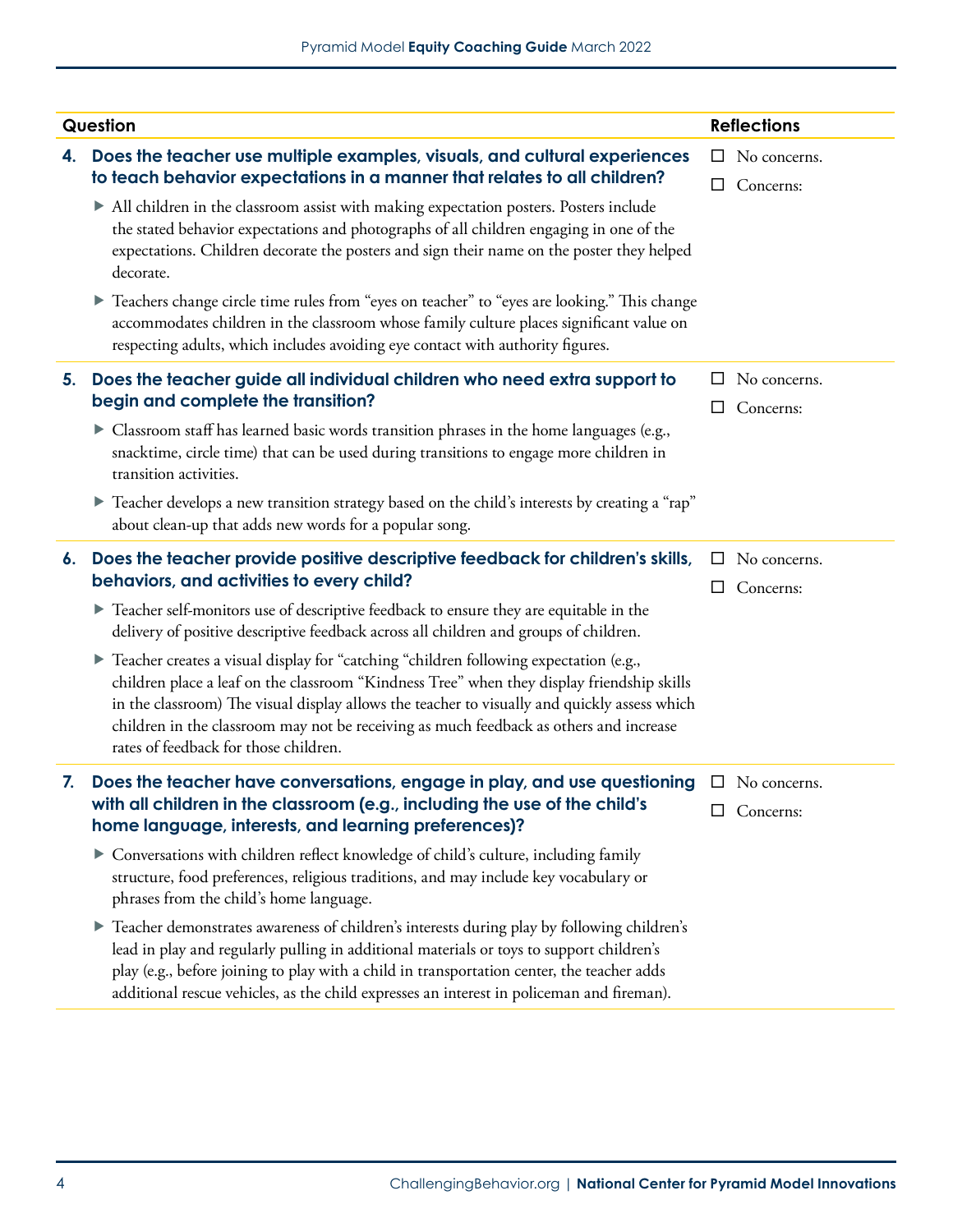| Question |                                                                                                                                                                                                                                                                                                                                                                                                                                                     |        | <b>Reflections</b>               |
|----------|-----------------------------------------------------------------------------------------------------------------------------------------------------------------------------------------------------------------------------------------------------------------------------------------------------------------------------------------------------------------------------------------------------------------------------------------------------|--------|----------------------------------|
| 8.       | Does the teacher individualize social skills instruction to meet cultural and                                                                                                                                                                                                                                                                                                                                                                       | ப      | No concerns.                     |
|          | linguistic differences?                                                                                                                                                                                                                                                                                                                                                                                                                             | ப      | Concerns:                        |
|          | Teacher reteaches critical social emotional phrases in home language to support concept<br>development.                                                                                                                                                                                                                                                                                                                                             |        |                                  |
|          | Feacher plans activities and additional strategies for teaching social skills across cultural<br>settings and norms. For example, the teacher may use role plays to teach children ways<br>they can greet friends at school, such as saying hello, waving, giving a fist bump, or asking<br>for a hug. Children then role play ways they can greet friends at home or community.                                                                    |        |                                  |
| 9.       | Does the teacher consistently use positive directions (i.e., telling children<br>what to do versus what not to do) across all children?                                                                                                                                                                                                                                                                                                             | ப      | No concerns.<br>Concerns:        |
|          | All classroom staff have prepared and learned 10 to 20 "survival words" or phrases that<br>will assist new non-English speaking children feel safe and comfortable while directions<br>are being given.                                                                                                                                                                                                                                             |        |                                  |
|          | > Teacher uses inclusive language when developing positively stated rules within the<br>classroom. For example, the teacher may state "careful steering" instead of "walking feet"<br>when assisting children in wheelchairs and/or walkers to learn the safe way to maneuver in<br>the classroom.                                                                                                                                                  |        |                                  |
|          | 10. Does the teacher respond equitably and allow for differences in the way                                                                                                                                                                                                                                                                                                                                                                         |        | No concerns.                     |
|          | individual children express, experience, and regulate their emotions?                                                                                                                                                                                                                                                                                                                                                                               | ш      | Concerns:                        |
|          | The teacher labels, notices, and describes a range of children's emotions (i.e., more than<br>sad and angry) and offers differential support based on family input that includes use<br>of visuals in the child's home language and communication systems for children with<br>linguistic needs.                                                                                                                                                    |        |                                  |
|          | $\blacktriangleright$ The teacher engages children and families in brainstorming ways individual children calm<br>themselves, respecting differences and offering a range of choices (e.g., active ways to calm<br>such as stomping or dancing and less active ways such as listening to music, calming alone<br>or with support, calming songs from the child's home and culture, family photographs to<br>hold, or a recording of family voices). |        |                                  |
|          | 11. Does the teacher's instruction about emotions employ strategies that affirm<br>differences by planning lessons to include the children's home language<br>and visuals representative of a variety of family structures, ethnicities,<br>cultures, and abilities?                                                                                                                                                                                | $\Box$ | $\Box$ No concerns.<br>Concerns: |
|          | $\blacktriangleright$ The teacher provides visuals related to the instruction of emotions to ensure that identities<br>are equitably portrayed across positive and negative emotions. Emotions are represented<br>across gender, color, ethnicity, and family composition.                                                                                                                                                                          |        |                                  |
|          | The teacher gathers and uses information from families in their instruction by including<br>▶<br>words or key phrases from the families' home language and/or photos of families<br>expressing emotions.                                                                                                                                                                                                                                            |        |                                  |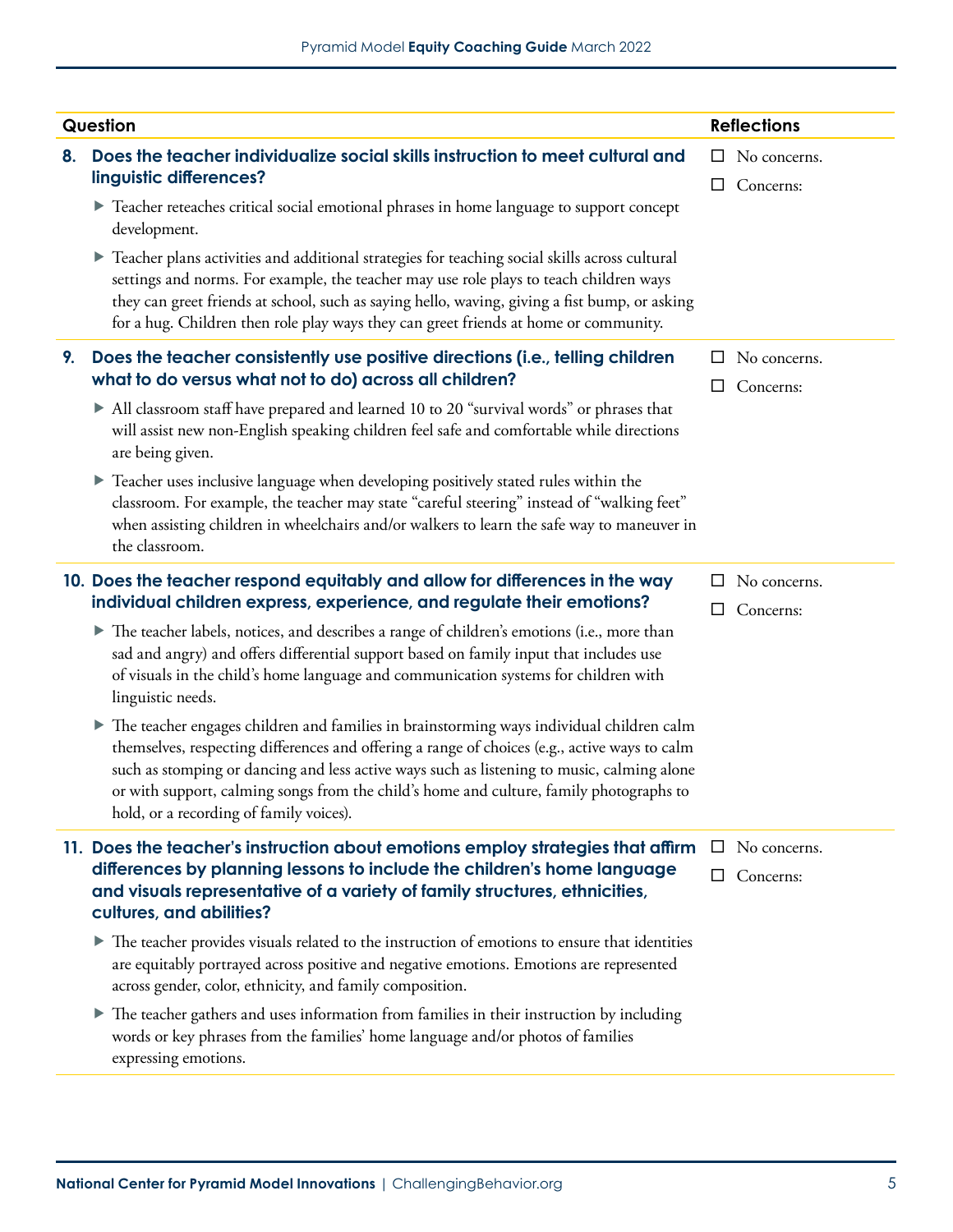| <b>Reflections</b><br>Question                                                                                                                                                                                                                                                                                                                                                                                                                                                                                                                                                                                                                                                                |                  |                           |
|-----------------------------------------------------------------------------------------------------------------------------------------------------------------------------------------------------------------------------------------------------------------------------------------------------------------------------------------------------------------------------------------------------------------------------------------------------------------------------------------------------------------------------------------------------------------------------------------------------------------------------------------------------------------------------------------------|------------------|---------------------------|
|                                                                                                                                                                                                                                                                                                                                                                                                                                                                                                                                                                                                                                                                                               |                  |                           |
| 12. When providing instruction on problem-solving, does the teacher use<br>strategies and materials that consider individual differences in ability, race<br>and cultural background, family structure, and linguistic needs?                                                                                                                                                                                                                                                                                                                                                                                                                                                                 | $\Box$<br>$\Box$ | No concerns.<br>Concerns: |
| The teacher uses a variety of examples, visuals, materials, cultural experiences and<br>languages to teach problem solving in a manner that is representative of each child (e.g.,<br>diverse books, solution cards, dolls/puppets, and translated materials)                                                                                                                                                                                                                                                                                                                                                                                                                                 |                  |                           |
| The teacher has conversations with each family to identify solutions that may be used and<br>relevant in a child's culture (e.g., teacher sends out possible solutions to families and they<br>choose their top three).                                                                                                                                                                                                                                                                                                                                                                                                                                                                       |                  |                           |
| 13. Does the teacher respect children's choice of possible problem-solving<br>solutions, and ensure that solutions are compatible with children's family<br>and cultural backgrounds?                                                                                                                                                                                                                                                                                                                                                                                                                                                                                                         |                  | No concerns.<br>Concerns: |
| All children are given opportunities to problem-solve in a variety of ways that meet their<br>individual needs (e.g., some children may need visual representations versus verbal support<br>or additional practice opportunities during non-crisis times).                                                                                                                                                                                                                                                                                                                                                                                                                                   |                  |                           |
| The teacher directly addresses uncomfortable conflicts among children such as those based<br>on race, gender, diversity, economic class, ability, and family structure, by helping children<br>understand similarities and differences, empathy, and fairness.                                                                                                                                                                                                                                                                                                                                                                                                                                |                  |                           |
| 14. Are all adults in the classroom respectful to each other and aware of<br>differing cultural backgrounds?                                                                                                                                                                                                                                                                                                                                                                                                                                                                                                                                                                                  | ப<br>$\Box$      | No concerns.<br>Concerns: |
| > Classroom staff engage in ongoing conversations and dialogue about how they will work<br>together and plan for differing cultural backgrounds in the classroom (e.g., How will we<br>provide positive feedback to children of different cultures? How will we plan for consistent<br>communication with families? What teaching strategies and materials will be useful?).<br>During these conversations, staff discuss their own cultural backgrounds and norms.                                                                                                                                                                                                                           |                  |                           |
| The classroom teacher and teacher assistant work collaboratively to create an<br>▶<br>environment that balances their cultural beliefs around authority. For example, the<br>classroom teacher finds questioning and discourse a positive indicator of critical<br>thinking, while the teacher assistant believes that questioning information provided<br>by authority, which includes the classroom teacher, is a sign of disrespect. The two<br>staff members come to an agreement that when the teacher assistant has a question for<br>the classroom teacher, she will ask the teacher after dismissal, in a one-on-one private<br>setting or she will send the teacher a text or email. |                  |                           |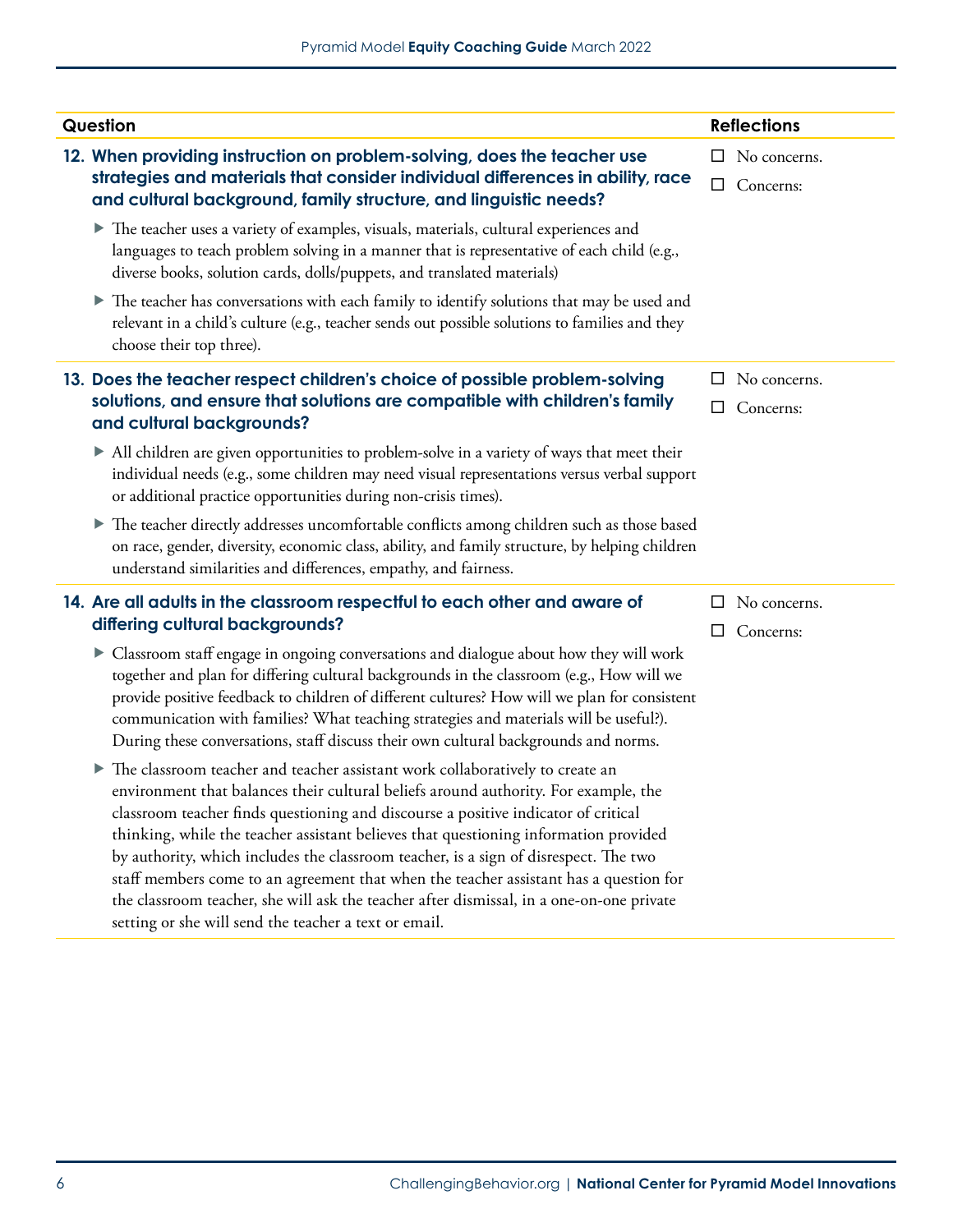| Question                                                                                                                                                                                                                                                                                             | <b>Reflections</b>                       |
|------------------------------------------------------------------------------------------------------------------------------------------------------------------------------------------------------------------------------------------------------------------------------------------------------|------------------------------------------|
| 15. Are all adults working towards creating an impartial, inclusive, and positive                                                                                                                                                                                                                    | $\Box$ No concerns.                      |
| learning environment (e.g., modeling, positive feedback, directives)?<br>To increase inclusiveness around students with hearing impairments and language<br>delays in the classroom, the teacher may increase the use of visual cues/gestures when<br>introducing new vocabulary during story time.  | Concerns:<br>Ш                           |
| ▶ Teacher uses specific movements or gestures to teach a few key words related to the theme<br>of seeds and plants (e.g., sign language for seed, rain, grow) and all classroom staff learn<br>and use these gestures throughout the week so that children become familiar with the key<br>concepts. |                                          |
| 16. Does the teacher refer and participate in the process of addressing<br>challenging behavior similarly across all children?                                                                                                                                                                       | No concerns.<br>ப<br>Concerns:<br>$\Box$ |
| ▶ Teacher uses BIR data to assist with decision making around initiation of intervention<br>plan development. Children who exhibit similar levels of challenging behavior (severity<br>and/or intensity) within the classroom are referred at similar rates for behavioral<br>intervention support.  |                                          |
| After initiating a behavioral support referral, the classroom teacher is an active participant<br>in the process, attending planning meetings and collaborating with family members and<br>behavior support team members on plan development.                                                        |                                          |
| 17. Are attempts to connect with families evenly distributed across all families,<br>regardless of the extent of their involvement?                                                                                                                                                                  | $\Box$ No concerns.<br>Concerns:<br>ப    |
| Classroom newsletters are sent home weekly with all children on Friday and are emailed<br>home to all families. Newsletters are available in home languages and families are able to<br>select the language(s) necessary.                                                                            |                                          |
| Families are asked to identify their preferred mechanism for receiving ongoing<br>information about their child and program events. Families select options from a large<br>array of choices including text-messaging, email, phone call, communication book, and<br>other choices.                  |                                          |
| • Classroom teacher regularly provides families with positive updates on child progress<br>and makes personal connections with family members using their preferred mechanism.<br>Additional efforts are made to contact all families that do not respond.                                           |                                          |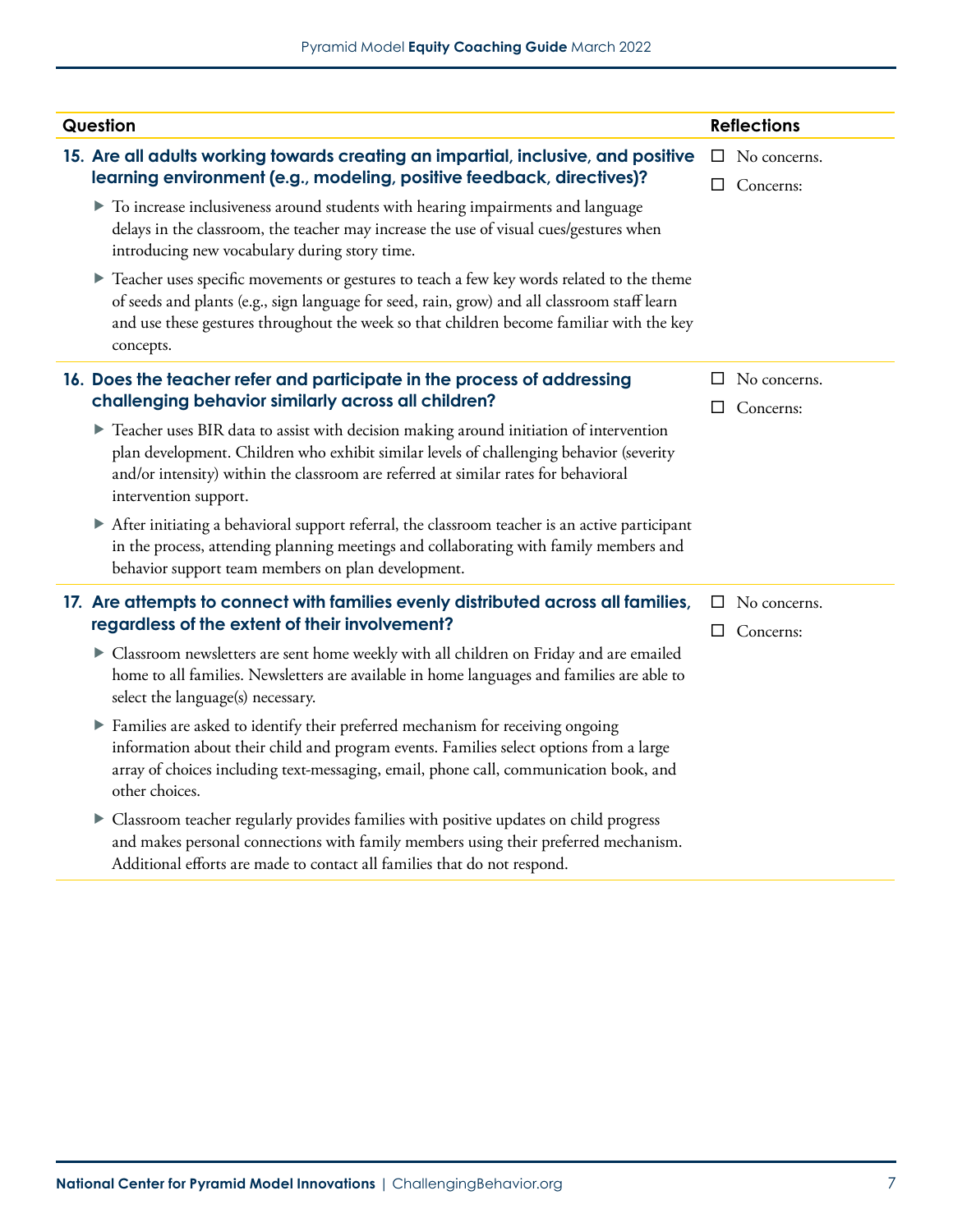| Question                                                                                                                                                                                                                                                                                                                                                                                                                                                                                       | <b>Reflections</b>                      |
|------------------------------------------------------------------------------------------------------------------------------------------------------------------------------------------------------------------------------------------------------------------------------------------------------------------------------------------------------------------------------------------------------------------------------------------------------------------------------------------------|-----------------------------------------|
| 18. Is bidirectional communication with families balanced so that all families<br>are represented in posted photos, culturally significant items, and activities<br>celebrating their diversity?                                                                                                                                                                                                                                                                                               | $\Box$ No concerns.<br>□<br>Concerns:   |
| ▶ Teacher creates weekly sign-up for special Friday snack and story time. Families send<br>in their child's favorite family/cultural food and a book to be read during snack time.<br>Families are invited and encouraged to attend the snack time and read the book aloud in<br>their child's classroom.                                                                                                                                                                                      |                                         |
| ▶ Teacher develops an "All About Me" showcase next to the home living area. A student<br>for the showcase is selected each week. Families are encouraged to bring in cultural items<br>from home to add to the "All About Me" showcase. Children are allowed to play with<br>items while playing in the home living center.                                                                                                                                                                    |                                         |
| 19. Does the teacher provide families with practical strategies for supporting<br>the development of social/emotional skills that are developmentally<br>appropriate and also compatible with the child-rearing practices of<br>parents from different cultures represented in the classroom?                                                                                                                                                                                                  | No concerns.<br>ப<br>Concerns:<br>ப     |
| All parents are encouraged to complete a child-rearing/child care routine survey upon<br>child enrollment that includes information about child's temperament, home language,<br>family routines, religious holiday and traditions, as well as routines related to toileting,<br>feeding, and sleeping. Classroom teacher uses information from the survey to provide<br>families with specific social/emotional resources and to help the child adjust to the early<br>childhood environment. |                                         |
| Teacher creates a "parent corner" containing social emotional handouts, resources, and<br>▶<br>child-friendly books for families to take home. Materials are rotated monthly, align with<br>topics in the classroom curriculum, and are available in home languages. A suggestion box<br>is located next to the parent corner for families to request information on a specific topic.                                                                                                         |                                         |
| 20. When a child-rearing practice is different than or incompatible with<br>that considered developmentally appropriate, are families provided an<br>opportunity to discuss and understand the difference? When possible, is<br>there an effort to identify a mutually compatible alternative strategy?                                                                                                                                                                                        | $\Box$ No concerns.<br>$\Box$ Concerns: |
| > Teacher schedules face-to-face meetings or arranges phone call to discuss child-rearing<br>differences. Teacher invites families into classroom to observe child in the classroom<br>environment to observe classroom strategies.                                                                                                                                                                                                                                                            |                                         |
| Family members are included as active participants in the development of behavioral<br>interventions. Classroom teacher meets with parents to review the intervention plan to<br>make sure they understand the techniques and strategies                                                                                                                                                                                                                                                       |                                         |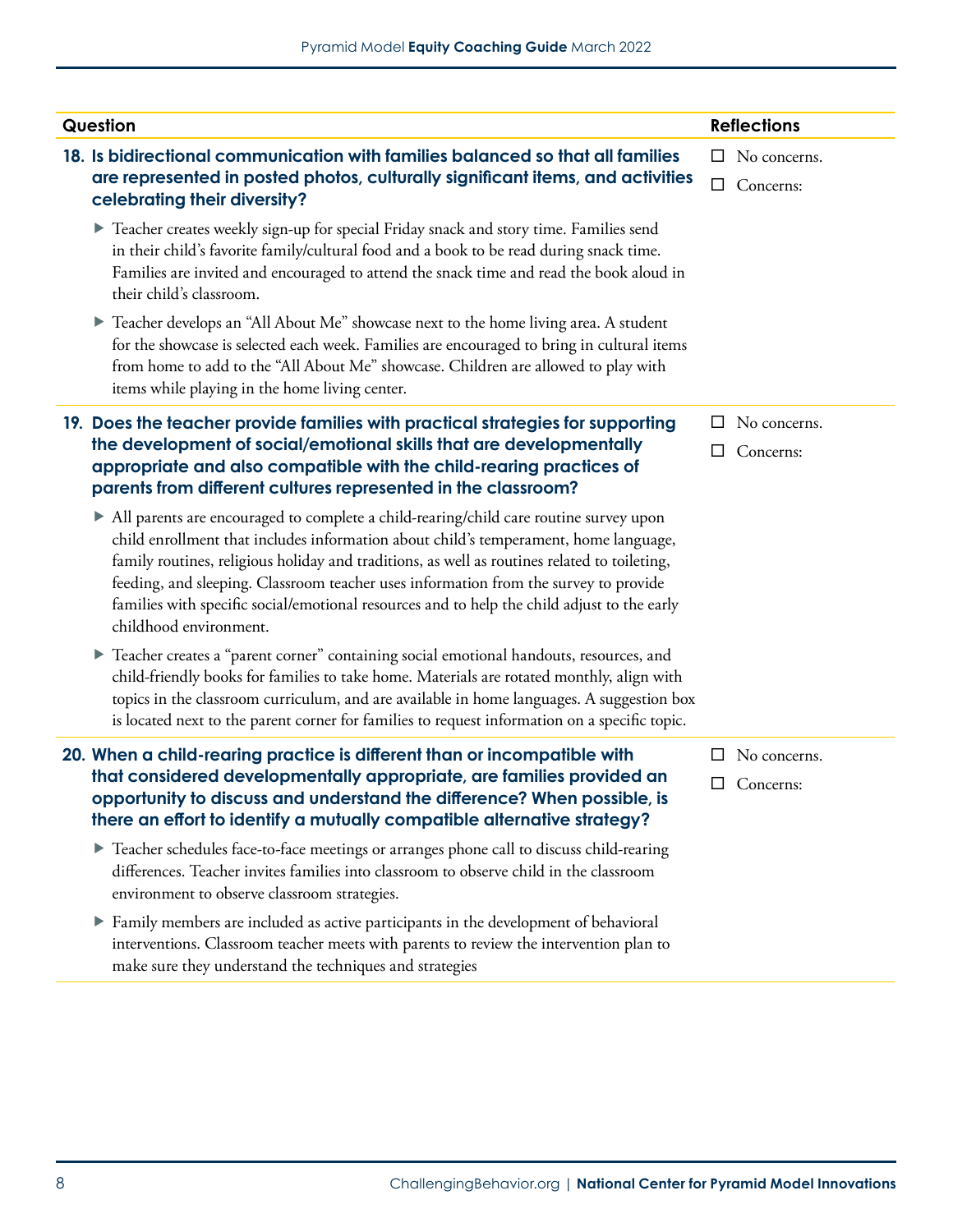|  | <b>Reflections</b><br>Question |                                                                                                                                                                                                                                                                                                                                                                                                                                                                                  |              |                           |
|--|--------------------------------|----------------------------------------------------------------------------------------------------------------------------------------------------------------------------------------------------------------------------------------------------------------------------------------------------------------------------------------------------------------------------------------------------------------------------------------------------------------------------------|--------------|---------------------------|
|  |                                | 21. In analyzing your observation of teacher responses to challenging<br>behavior, are developmentally appropriate and positively stated strategies<br>implemented as a typical response across all children (i.e., no differences<br>that can be related to differences in gender, ethnicity, culture, disability etc.?)                                                                                                                                                        | П.           | No concerns.<br>Concerns: |
|  |                                | • Classroom teacher is mindful of the need for consistency in responses to challenging<br>behavior. For example, while on the playground a male and female child engage in the<br>same challenging behavior (hitting peers). The teacher redirects both children back to the<br>game of tag, reminds both children of the playground rule of "gentle hands and feet", and<br>provides positive feedback to both children once they are engaging appropriately in play.           |              |                           |
|  | ▶                              | Classroom staff engage in conversations, reflection, and planning when reviewing<br>responses to challenging behavior. ("Remember, we want to provide positive feedback<br>as soon as the child begins behaving appropriately." "I noticed that yesterday we only<br>responded to challenging behaviors in the block area with the boys. What are some<br>strategies we can use to make sure we are actively scanning and monitoring all students<br>today, not just the boys?") |              |                           |
|  |                                | 22. When behavior interventions are developed, are they individualized based<br>on family cultural practices and child interests?                                                                                                                                                                                                                                                                                                                                                | $\perp$<br>ப | No concerns.<br>Concerns: |
|  | ▶                              | Classroom teacher has conversations with families regarding cultural/social behaviors<br>(individual versus group dynamics, views on authority figures, attitudes towards<br>sharing, etc.). Information gathered from the family is considered when developing<br>behavioral interventions.                                                                                                                                                                                     |              |                           |
|  |                                | In the development of an intervention plan, the classroom teacher or behavior support plan<br>facilitator checks in with the family to determine whether the strategies under consideration<br>have contextual and cultural fit. Staff ask "Of the strategies we have discussed, which ones<br>would work best for your family?" and "Are there any strategies that we are discussing that<br>you have concerns about? Are you comfortable with these approaches?"               |              |                           |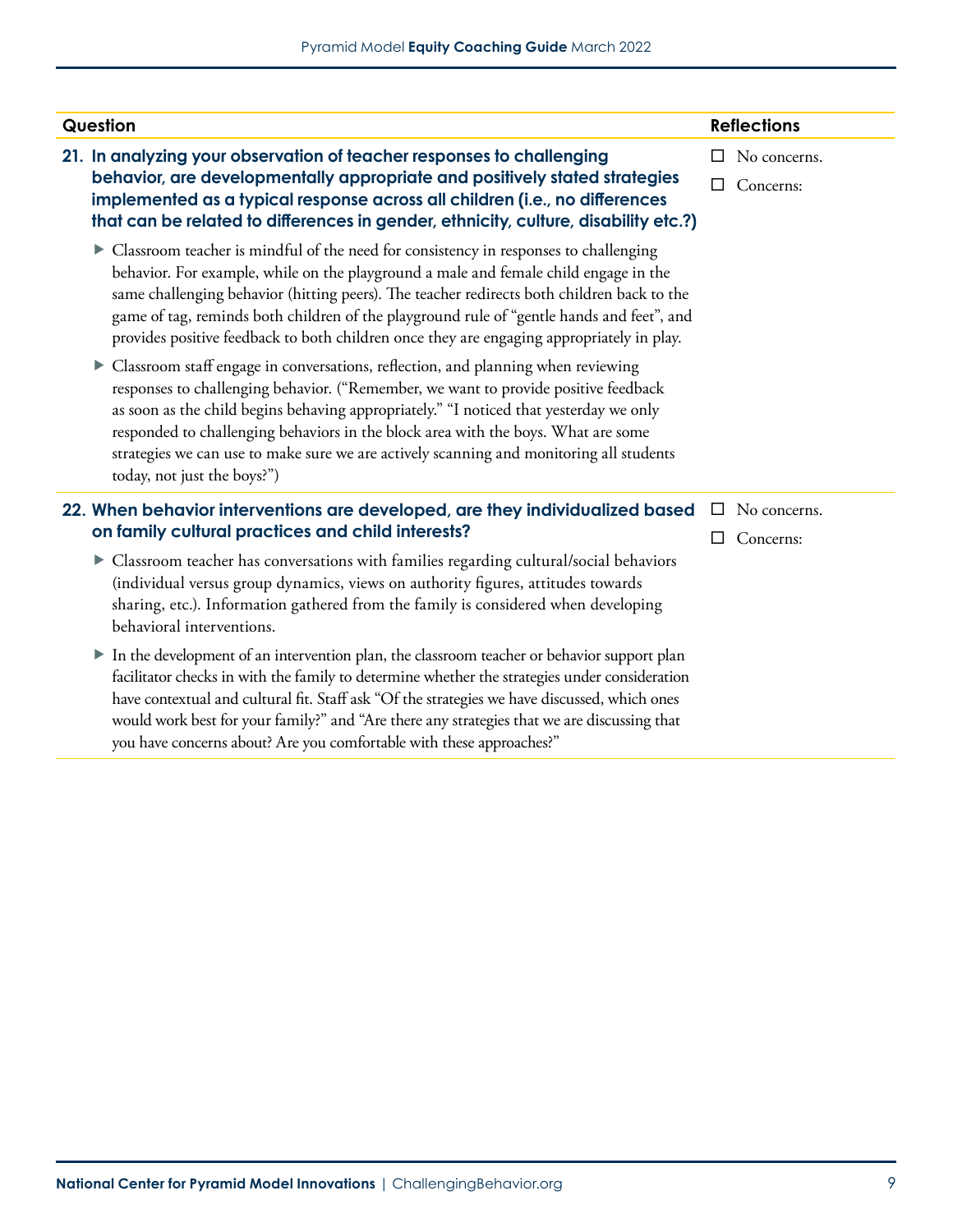# <span id="page-11-0"></span> **Step 2: Issue Identification**

In Step 2, the coach defines the question or questions that will be addressed with the teacher and examines additional sources of data that might help with understanding the concern or potential issue. For example, if the coach and/or teacher identify questions they want to examine more fully, the coach might gather the classroom's BIRs for patterns related to children who have had incidents or for patterns in the responses to these incidents for the coach and teacher to review during the reflection and feedback session. The coach might also review the program level summary of BIR to determine if the classroom data are consistent with the program patterns and if there are programmatic or data from other classrooms that identify a broader issue.

After reflecting on teacher practices and data that support identifying a practice or lack of practice as a concern, the coach may also engage in self-reflection about the potential issue. Is the identification of this concern related to the coach's biases? What is the relationship of the coach to the teacher? Are there implicit biases that might be affecting the coach's perspective?

Finally, in preparation for further meetings with the teacher, the coach should operationalize the issue and identify the data sources that might be referenced in the coaching conversation.

**Equity issue:** 

**Data sources that support the need for coaching focus:** 

**Initial thoughts about culturally responsive practices that might address the concern:**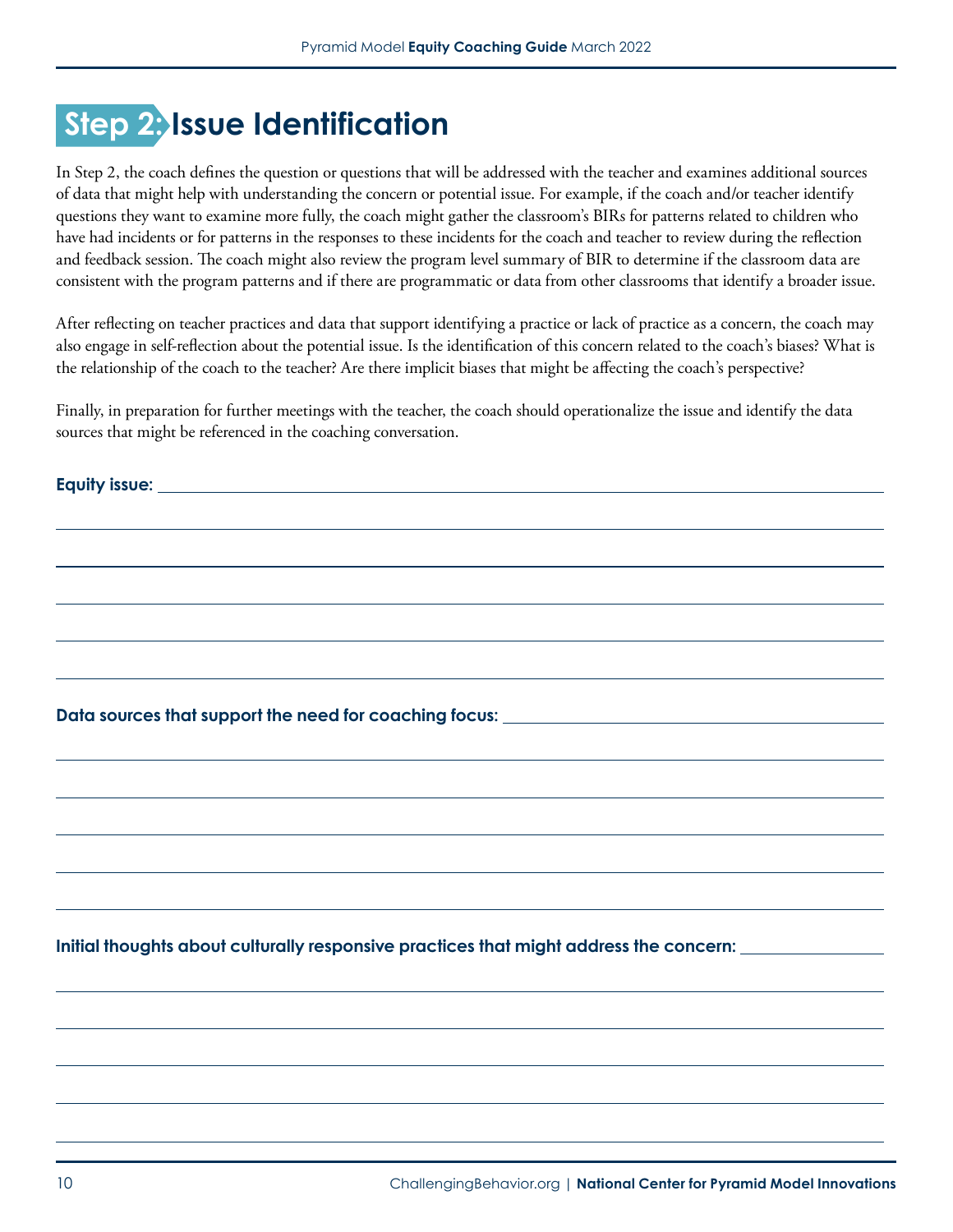# <span id="page-12-0"></span> **Step 3: Coaching Resources**

### **Culturally Responsive Practices**

The following resources will be helpful for both coaches and teachers to build a deeper understanding for addressing the issue or issues identified in steps 1 and 2. Coaches can review these resources to deepen their understanding of the practices in preparation for their coaching conversation. In addition, the coach can identify what resources might be valuable to share with the classroom teacher during action planning to support the teacher with implementation. Prior to sharing any materials, it is important for the coach to make sure the materials are applicable to the teacher and the classroom context.

- **1. Do learning centers and activities include materials, songs, and visuals that are aligned with the cultures and interests of children in the classroom?**
- **2. Does the schedule include activities where children work collectively or cooperatively?**
- **3. Does the posted schedule, expectations, and rules use the children's home language?**
- **4. Do teachers use multiple examples, visuals, and cultural experiences to teach behavior expectations in a manner that relates to all children?**

**Resources for coaching:**

- ▶ 4 min video on the creation of a classroom schedule to promote learning. Head Start <https://eclkc.ohs.acf.hhs.gov/video/schedules-routines>
- Managing the environment: NCQTL tips to support DLL. [https://eclkc.ohs.acf.hhs.gov/sites/default/files/pdf/no-search/iss/managing-the-classroom/managing](https://eclkc.ohs.acf.hhs.gov/sites/default/files/pdf/no-search/iss/managing-the-classroom/managing-classroom-teacher-tips-dll.pdf)[classroom-teacher-tips-dll.pdf](https://eclkc.ohs.acf.hhs.gov/sites/default/files/pdf/no-search/iss/managing-the-classroom/managing-classroom-teacher-tips-dll.pdf)
- Strategies For Supporting All Dual Language Learners. Head Start Guide. <https://eclkc.ohs.acf.hhs.gov/sites/default/files/pdf/dll-strategies.pdf>
- Supporting dual language learners and their families. Young Children, 2015. This link is an abstract. The full article can be obtained through a college library or by NAEYC members. <https://eric.ed.gov/?id=EJ1003853>
- Reading your way to a culturally responsive classroom. Young Children,  $71(2)$ <http://www.naeyc.org/yc/culturally-responsive-classroom>
- 5 min video from Supporting cultural and linguistic diversity in early childhood." <https://www.youtube.com/watch?v=XWg-ZrV3wPk>
- ▶ 7 min video with ideas and strategies for dual language children to learn routines and schedule <https://www.youtube.com/watch?v=09PrmLppQ1A>
- 9 Head Start Tip Sheets with strategies to support DLL when teachers do not speak the language. [https://eclkc.ohs.acf.hhs.gov/culture-language/article/](https://eclkc.ohs.acf.hhs.gov/culture-language/article/specific-strategies-support-dual-language-learners-dlls-when-adults-do-not-speak-their-language) [specific-strategies-support-dual-language-learners-dlls-when-adults-do-not-speak-their-language](https://eclkc.ohs.acf.hhs.gov/culture-language/article/specific-strategies-support-dual-language-learners-dlls-when-adults-do-not-speak-their-language)
- Creating gender safe environments. Includes information,strategies, and activities that fit an early childhood program. <https://www.virtuallabschool.org/focused-topics/creating-gender-safe-spaces>
- Environments and experiences to promote language diversity. <https://www.virtuallabschool.org/focused-topics/supporting-language-diversity-direct-care/lesson-2>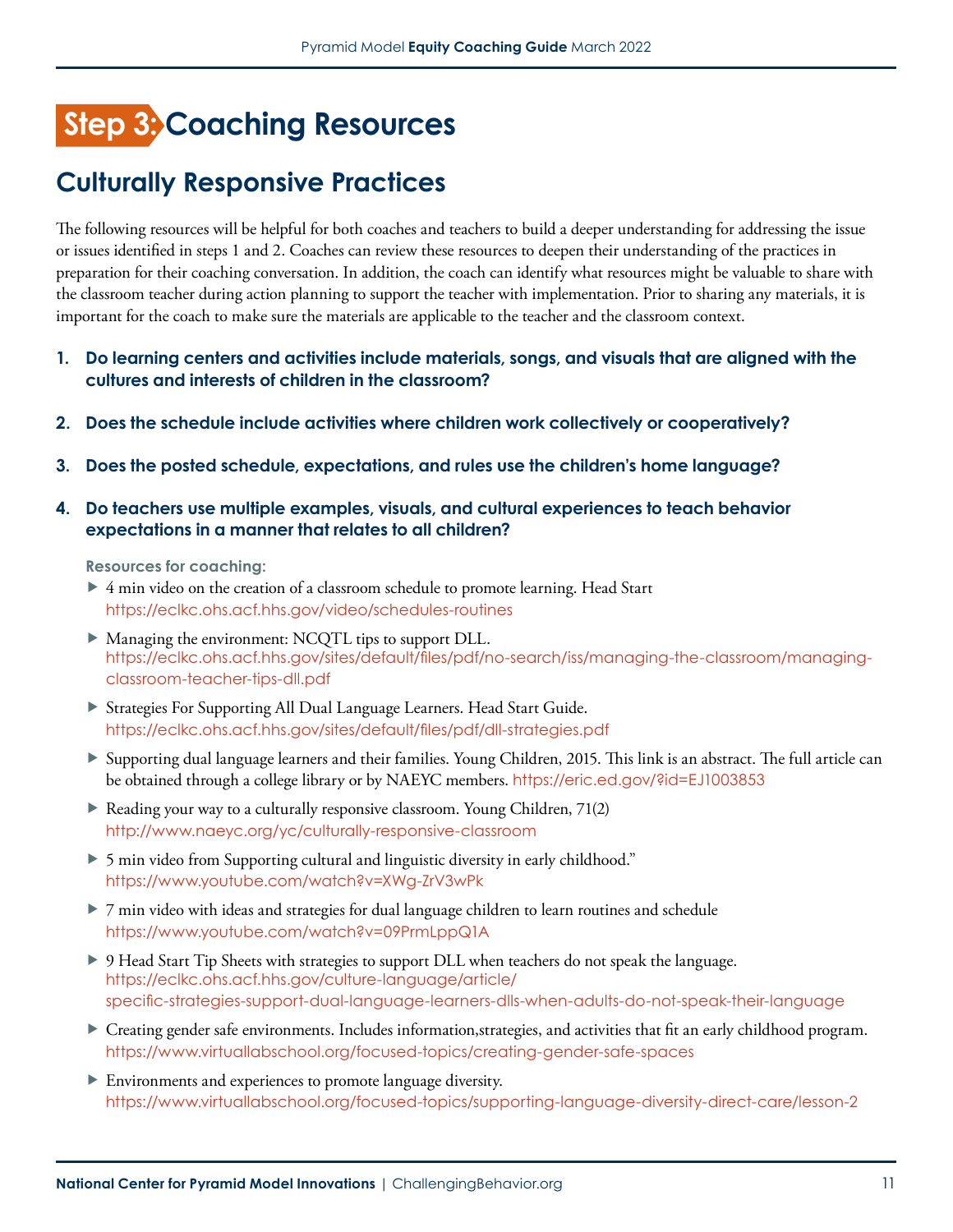Head Start Dual Language Toolkit – Multiple resources for supporting DLL <https://eclkc.ohs.acf.hhs.gov/culture-language/article/dual-language-learners-toolkit>

#### **5. Does the teacher guide all individual children who need extra support to complete a transition?**

**Resources for coaching:**

- ▶ 4 min video: strategies for smooth transitions. Head Start <https://eclkc.ohs.acf.hhs.gov/video/classroom-transitions>
- Tip Sheet: Supporting Dual Language Learners With Classrooms Schedules and Transitions. Head Start <https://eclkc.ohs.acf.hhs.gov/sites/default/files/pdf/dll-classroom-schedules-transitions.pdf>

#### **6. Do teachers provide descriptive feedback for children's skills, behaviors, and activities to every child?**

**Resources for coaching** 

- Some starter phrases for giving positive feedback [https://challengingbehavior.cbcs.usf.edu/docs/ToolsBuildingRelationships\\_starters-for-giving-positive](https://challengingbehavior.cbcs.usf.edu/docs/ToolsBuildingRelationships_starters-for-giving-positive-feedback.pdf)[feedback.pdf](https://challengingbehavior.cbcs.usf.edu/docs/ToolsBuildingRelationships_starters-for-giving-positive-feedback.pdf)
- Alternatives to "Good Job" NAEYC publication. <https://www.naeyc.org/resources/pubs/tyc/oct2013/10x-good-job-alternatives>
- Recommendations and considerations for providing positive descriptive feedback. <https://challengingbehavior.cbcs.usf.edu/docs/positive-feedback.pdf>

#### **7. Do teachers have conversations, engage in play, and use questioning with all children in the classroom (e.g., including the use of the child's home language, interests, and learning preferences)?**

**Resources for coaching**

- Tips (strategies and examples) for Teachers: How to Make Learning Meaningful. [https://eclkc.ohs.acf.hhs.gov/sites/default/files/pdf/no-search/iss/engaging-interactions-2/making](https://eclkc.ohs.acf.hhs.gov/sites/default/files/pdf/no-search/iss/engaging-interactions-2/making-learning-meaningful-teacher-tips.pdf)[learning-meaningful-teacher-tips.pdf](https://eclkc.ohs.acf.hhs.gov/sites/default/files/pdf/no-search/iss/engaging-interactions-2/making-learning-meaningful-teacher-tips.pdf)
- ▶ 4.5 min Head Start video about responsive interactions <https://eclkc.ohs.acf.hhs.gov/video/early-essentials-webisode-8-practice-moment-responsive-interactions>
- ▶ 4 min Head Start video: Fostering Connections <https://eclkc.ohs.acf.hhs.gov/video/fostering-connections>
- 5 min Head Start video: Ways to engage children in conversations <https://eclkc.ohs.acf.hhs.gov/video/engaging-children-conversations>
- 4 min Head Start video: Engaging children in extended back and forth conversations <https://eclkc.ohs.acf.hhs.gov/video/thick-thin-conversations>
- Tips for Engaging Dual Language Learners: NCQTL and Head Start Tip Sheet [https://eclkc.ohs.acf.hhs.gov/sites/default/files/pdf/no-search/iss/engaging-interactions/engaging](https://eclkc.ohs.acf.hhs.gov/sites/default/files/pdf/no-search/iss/engaging-interactions/engaging-interactions-teach-tips-dll.pdf)[interactions-teach-tips-dll.pdf](https://eclkc.ohs.acf.hhs.gov/sites/default/files/pdf/no-search/iss/engaging-interactions/engaging-interactions-teach-tips-dll.pdf)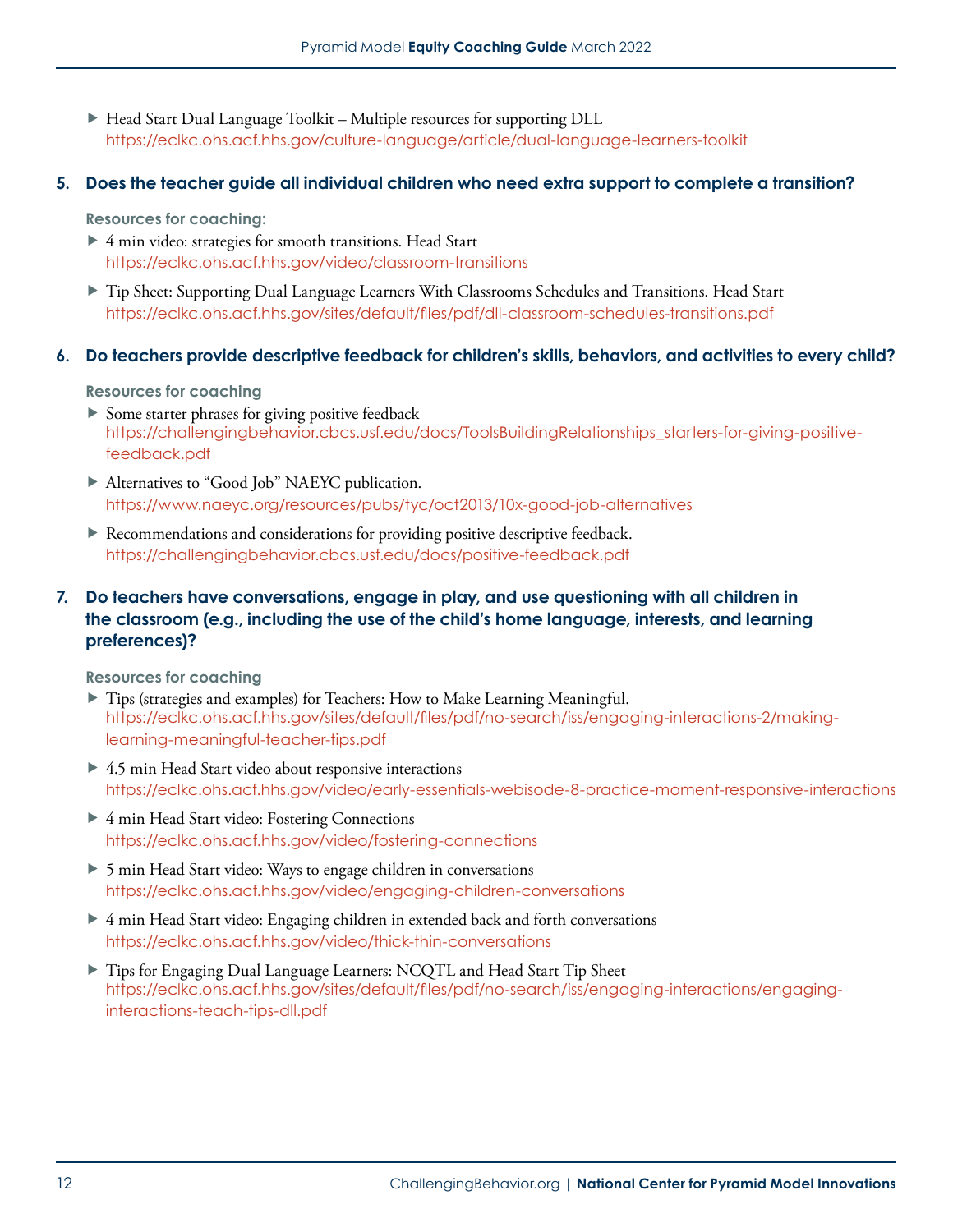#### **8. Does the teacher individualize social skills instruction to meet cultural and linguistic differences?**

#### **Resources for coaching**

▶ 41 min Head Start Teacher Time video: Strategies for teaching social emotional skills to help children cope with "big emotions."

<https://eclkc.ohs.acf.hhs.gov/video/help-me-calm-down-teaching-children-how-cope-their-big-emotions>

- ▶ 54 min Head Start Teacher Time video: Strategies to teach problem solving. <https://eclkc.ohs.acf.hhs.gov/video/its-big-problem-teaching-children-problem-solving-skills>
- NCPMI resources (materials and solution kit) for social emotional skills. <https://challengingbehavior.cbcs.usf.edu/Implementation/Program/strategies.html>

#### **9. Does the teacher consistently use positive directions (i.e., telling children what to do versus what not to do) across all children?**

#### **Resources for coaching**

- 4 min video: Stating and creating behavioral expectations. Head Start <https://eclkc.ohs.acf.hhs.gov/video/stating-behavioral-expectations>
- ▶ 4 min video: Five steps teachers can follow to generate meaningful classroom rules and teach them to children. Head Start <https://eclkc.ohs.acf.hhs.gov/video/creating-classroom-rules>
- ▶ Use Positive Words tip sheet [https://challengingbehavior.cbcs.usf.edu/docs/ttyc/TTYC\\_UsePositiveWords.pdf](https://challengingbehavior.cbcs.usf.edu/docs/ttyc/TTYC_UsePositiveWords.pdf)
- 4 min Head Start video: How to provide feedback that helps children's learning and encourages effort. <https://eclkc.ohs.acf.hhs.gov/video/providing-feedback>
- ▶ 1.5 hour IRIS center module; Developing and teaching rules <https://iris.peabody.vanderbilt.edu/module/ecbm/#content>
- **10. Does the teacher respond equitably and allow for differences in the way individual children express, experience, and regulate their emotions?**

#### **11. Does the teacher's instruction about emotions employ strategies that affirm differences by planning lessons to include the children's home language and visuals representative of a variety of family structures, ethnicities, cultures, and abilities?**

**Resources for coaching**

- How culture shapes emotions. Interview of Marianna Pogosyan, Ph.D. Psychology Today. Research shows cross-cultural differences in the way children experience and express emotions. <https://www.psychologytoday.com/us/blog/between-cultures/201803/how-culture-shapes-emotions>
- Halberstadt, A. G. & Lozada, F. T. (2011). Culture and Emotions in the first 5 to 6 years of life. Encyclopedia of Early Childhood Development. [https://www.child-encyclopedia.com/emotions/according-experts/](https://www.child-encyclopedia.com/emotions/according-experts/culture-and-emotions-first-5-6-years-life) [culture-and-emotions-first-5-6-years-life](https://www.child-encyclopedia.com/emotions/according-experts/culture-and-emotions-first-5-6-years-life)
- Feelings Faces, English, English-Spanish, and English-Blank. NCPMI, Implementation, Practical Strategies-Teaching Social-Emotional Skills. <https://challengingbehavior.cbcs.usf.edu/Implementation/Program/strategies.html>
- Culturally Responsive Strategies to Support Young Children with Challenging Behavior. NAEYC article. <https://www.naeyc.org/resources/pubs/yc/nov2016/culturally-responsive-strategies> (section on teaching and developing empathy)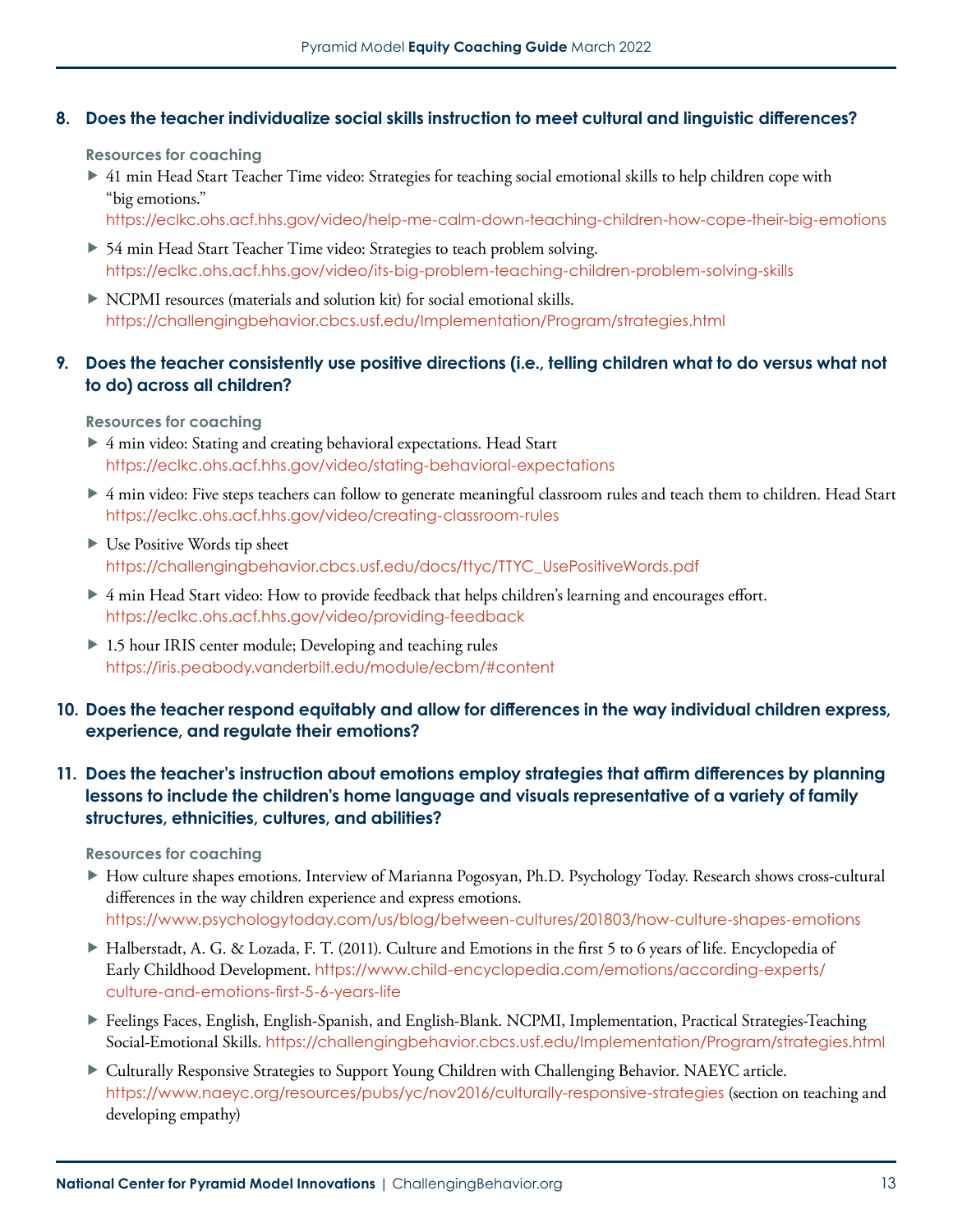- **12. When providing instruction on problem-solving, does the teacher use strategies and materials that consider individual differences in ability, race and cultural background, family structure, and linguistic needs?**
- **13. Do teachers respect children's choice of possible problem-solving solutions, and ensure that solutions are compatible with children's family and cultural backgrounds?**

**Resources for coaching**

- We Can Problem Solve, English-Spanish, and We Can Problem Solve at Home, multiple languages. NCPMI, Implementation, Practical Strategies-Scripted Stories for Social Situations. <https://challengingbehavior.cbcs.usf.edu/Implementation/Program/strategies.html>
- $\blacktriangleright$  NCPMI Problem Solving Steps. [https://challengingbehavior.cbcs.usf.edu/docs/SocialEmotionalSkills\\_problem-solving-steps\\_poster.pdf](https://challengingbehavior.cbcs.usf.edu/docs/SocialEmotionalSkills_problem-solving-steps_poster.pdf)
- Guide to Promoting Problem-Solving, Univ. of VA, School of Education and Human Development. [https://vkrp.virginia.edu/content/pdfs/6.%20Problem%20Solving\\_SSGuide.pdf](https://vkrp.virginia.edu/content/pdfs/6.%20Problem%20Solving_SSGuide.pdf)
- Guss, C. D. (2015) The Brain and Thinking Across Cultures: <https://kids.frontiersin.org/articles/10.3389/frym.2015.00012>

#### **14. Are all adults in the classroom respectful to each other and aware of differing cultural backgrounds?**

#### **15. Are all adults working towards creating an impartial, inclusive, and positive learning environment (e.g., modeling, positive feedback, directives)?**

**Resources for coaching**

- ▶ 4 min video describing, zoning, an effective practice to help teachers manage staff. <https://eclkc.ohs.acf.hhs.gov/video/zoning-maximize-learning>
- Every individual is rooted in culture. Head Start Multicultural Principle Identity <https://eclkc.ohs.acf.hhs.gov/sites/default/files/pdf/principle-01-english.pdf>

#### **16. Does the teacher refer and participate in the process of addressing challenging behavior similarly across all children?**

**Resources for coaching**

- Understanding the impact of language differences on classroom behavior. [https://challengingbehavior.cbcs.usf.edu/docs/whatworks/WhatWorksBrief\\_2.pdf](https://challengingbehavior.cbcs.usf.edu/docs/whatworks/WhatWorksBrief_2.pdf)
- Fact sheet: what teachers want to know about the BIR [https://challengingbehavior.cbcs.usf.edu/docs/BIR\\_Teacher\\_Factsheet.pdf](https://challengingbehavior.cbcs.usf.edu/docs/BIR_Teacher_Factsheet.pdf)
- Tip sheet for addressing challenging behavior [https://challengingbehavior.cbcs.usf.edu/docs/ttyc/TTYC\\_B\\_CommunicationIsKey.pdf](https://challengingbehavior.cbcs.usf.edu/docs/ttyc/TTYC_B_CommunicationIsKey.pdf)

#### **17. Are attempts to connect with families evenly distributed across all families, regardless of the extent of their involvement?**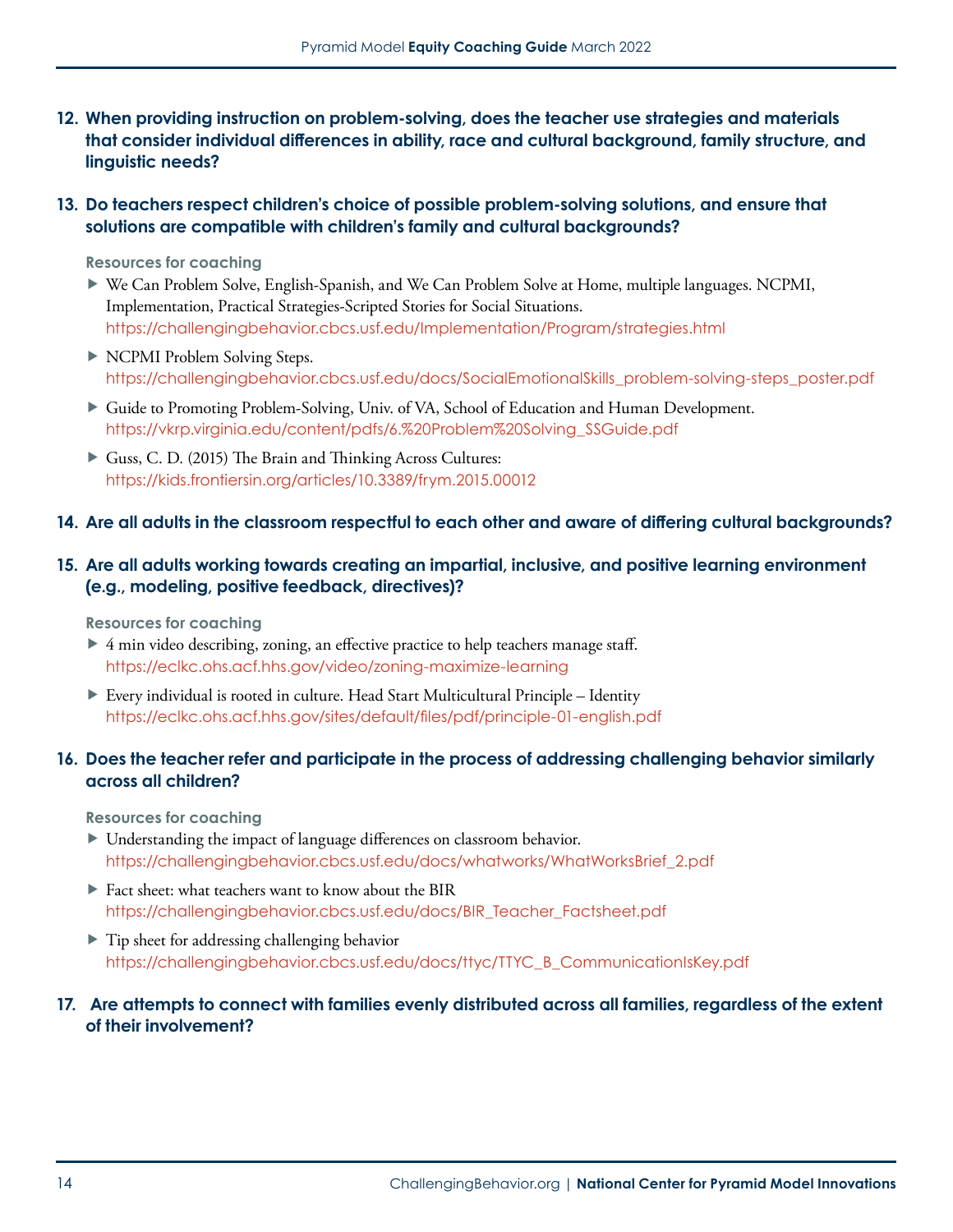#### **18. Is bidirectional communication with families balanced so that all families are represented in posted photos, culturally significant items, and activities celebrating their diversity?**

#### **Resources for coaching**

- What parents have to teach us about their DL children. NAEYC article. [https://www.naeyc.org/resources/pubs/yc/nov2015/what-parents-have-teach-us-about-their-dual](https://www.naeyc.org/resources/pubs/yc/nov2015/what-parents-have-teach-us-about-their-dual-language-children)[language-children](https://www.naeyc.org/resources/pubs/yc/nov2015/what-parents-have-teach-us-about-their-dual-language-children)
- Parent, Family, and Community Engagement Resources Catalog Head Start. <https://eclkc.ohs.acf.hhs.gov/sites/default/files/pdf/pfce-resource-catalog-2.pdf>
- Head Start Multicultural Principles ideas for collecting information to make home/program connections. <https://eclkc.ohs.acf.hhs.gov/sites/default/files/pdf/principle-02-english.pdf>
- Guide for developing partnerships with families tools and strategies from Head Start [https://eclkc.ohs.acf.hhs.gov/sites/default/files/pdf/building-partnerships-developing-relationships](https://eclkc.ohs.acf.hhs.gov/sites/default/files/pdf/building-partnerships-developing-relationships-families.pdf)[families.pdf](https://eclkc.ohs.acf.hhs.gov/sites/default/files/pdf/building-partnerships-developing-relationships-families.pdf)
- **19. Does the teacher provide parents with practical strategies for the development of social/emotional skills that are developmentally appropriate and also compatible with the child-rearing practices of parents from the different cultures represented in the classroom?**
- **20. When a child-rearing practice is different than or incompatible with that considered developmentally appropriate, are families provided an opportunity to discuss and understand the difference? When possible, is there an effort to identify a mutually compatible alternative strategy**

**Resources for coaching**

- How to include families in intensive individualized intervention development and implementation. <https://challengingbehavior.cbcs.usf.edu/Pyramid/pbs/process.html>
- Do's and Don't's: Strategies for Teaming with families. [https://challengingbehavior.cbcs.usf.edu/docs/Collaborating\\_families\\_building\\_capacity.pdf](https://challengingbehavior.cbcs.usf.edu/docs/Collaborating_families_building_capacity.pdf)
- Talking with families about challenging behavior. <https://challengingbehavior.cbcs.usf.edu/docs/Talking-families-about-problem-behavior-dos-donts.pdf>
- Cultural and Linguistic Responsiveness Resource Catalog from Head Start <https://eclkc.ohs.acf.hhs.gov/sites/default/files/pdf/resource-catalogue-cultural-linguistic-responsiveness.pdf>
- Young Children article: Balancing responsibilities to children and families when the family has a different view of the problem behavior <https://www.naeyc.org/resources/pubs/yc/nov2016/culturally-responsive-strategies>
- ▶ Home Solution Kit [https://challengingbehavior.cbcs.usf.edu/docs/Solution\\_kit\\_cards\\_home.pdf](https://challengingbehavior.cbcs.usf.edu/docs/Solution_kit_cards_home.pdf)
- What families can expect from the individualized intervention process (PTR-YC) [https://challengingbehavior.cbcs.usf.edu/docs/PTRYC\\_what-to-expect.pdf](https://challengingbehavior.cbcs.usf.edu/docs/PTRYC_what-to-expect.pdf)
- **21. In analyzing your observation of teacher responses to challenging behavior, are developmentally appropriate and positively stated strategies implemented as a typical response across all children (i.e., no differences that can be related to differences in gender, ethnicity, culture, disability, etc)?**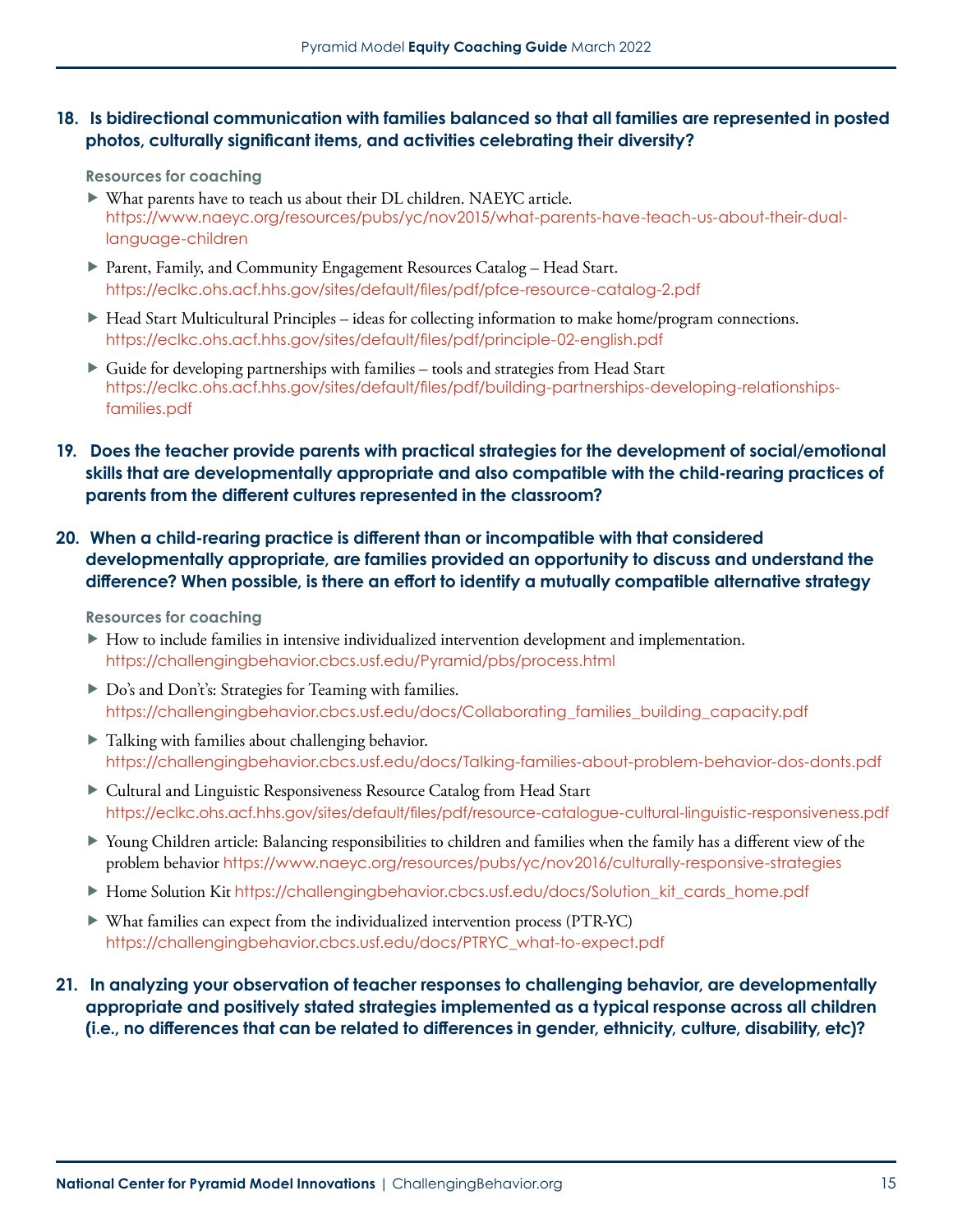#### <span id="page-17-0"></span>**22. When behavior interventions are developed, are they individualized based on family cultural practices and child interests?**

**Resources for coaching:**

- Young Children article: Culturally Responsive Strategies to Support Young Children with Challenging Behavior. <https://www.naeyc.org/resources/pubs/yc/nov2016/culturally-responsive-strategies>
- Strategies for supporting Dual Language Learners with Challenging Behavior. <https://eclkc.ohs.acf.hhs.gov/culture-language/article/dual-language-learners-challenging-behaviors>
- Discussion of how to match intervention strategies to values, needs, skills, resources, and culture of people implementing; includes family values <https://aspe.hhs.gov/reports/importance-contextual-fit-when-implementing-evidence-based-programs>

### **Coaching Resources: Implicit Bias**

The PW-BOQ references knowledge and understanding of both culturally responsive practices and implicit bias as important parts of implementing Pyramid Model practices with fidelity. The idea behind this section of the Equity Coaching Guide is to provide resources for the coach to develop a deeper understanding of implicit bias in general and their own biases in particular so they have a foundation with which to begin their discussion with the teacher about the importance of culturally responsive practices. Although the resources are meant for the coaches knowledge and self-reflection, they may also be used to support any teacher who wants to explore how they might address implicit bias in their classroom.

Implicit bias refers to "attitudes and stereotypes that affect our understanding, actions, and decisions in an unconscious manner" (Kirwan Institute, 2015). It drives people to behave and make decisions in certain ways (U.S. Department of Education, Office of Civil Rights. (2016, June). Implicit bias has been identified as at least a partial explanation of race and gender disparities in preschool expulsion data. Therefore, many of these resources are focused on race and culture. Understanding the role implicit bias may play in child care and early learning environments is a first step toward addressing racial disparities. However, keep an open mind as you explore your own implicit biases. As noted in the NAEYC position statement on advancing equity (2019) biases are not only based in race, culture, and gender but also in class, sexual orientation, ability, language, and indigenous heritage.

If you do discuss implicit bias with others, approach the conversation carefully and with sensitivity. We all have biases. An important purpose of discussions around implicit bias is to learn not to judge people or respond to them differently based on these biases.

These are only a small portion of the resources available to begin thinking about and addressing implicit bias. If you desire additional resources, begin by checking the organizations represented in this section (e.g., Kirwin Institute, Head Start, PWPBS, National Center for Pyramid Model Innovations, and NAEYC).

**Self-Reflection.** The information in these links provide ideas for self-reflection about an individuals own culture, implicit bias, and developing culturally responsive practices.

- Every individual is rooted in culture. Head Start Multicultural Principles. <https://eclkc.ohs.acf.hhs.gov/sites/default/files/pdf/principle-01-english.pdf>
- Reflections on institutional and personal biases. Head Start Multicultural Principles. <https://eclkc.ohs.acf.hhs.gov/sites/default/files/pdf/principle-09-english.pdf>
- Online journal article with tips: Mindful reflection as a process for developing CRP. Accessed through Google search. <http://currikicdn.s3.amazonaws.com/resourcedocs/55c33b939857b.pdf>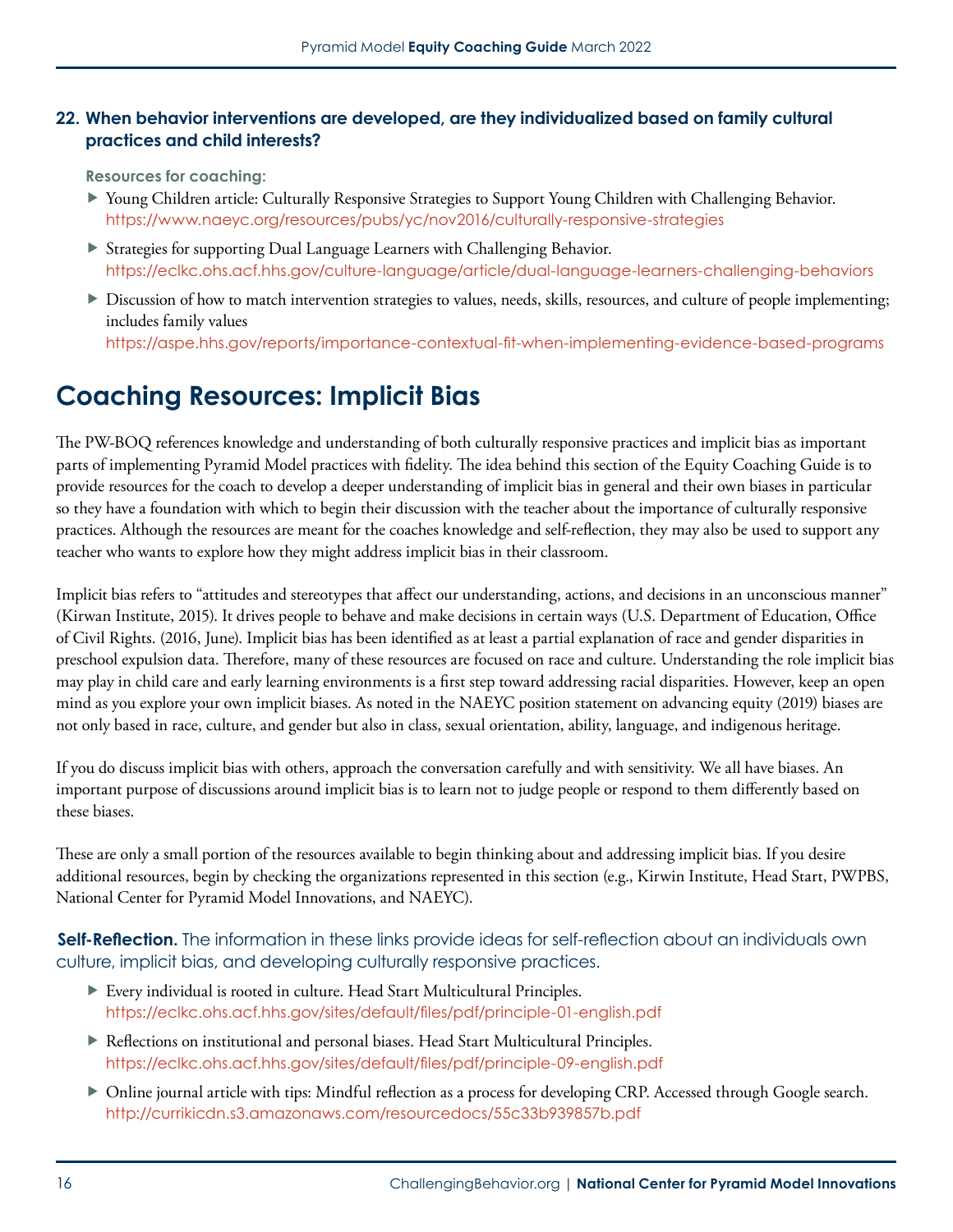- Harvard implicit bias test and FAQs about the test. <https://implicit.harvard.edu/implicit/takeatest.html> <https://implicit.harvard.edu/implicit/uk/background/faqs.html#faq14>
- Implicit Bias Mythbusters. Kirwan Institute State of the Science: Implicit Bias Review 2015. <http://www.livebinders.com/media/get/MTkxNTIxMjk=> Full report at <http://kirwaninstitute.osu.edu/wp-content/uploads/2015/05/2015-kirwan-implicit-bias.pdf>
- 6 min video from SAMHSA: Recognizing Implicit Bias. [https://www.youtube.com/watch?v=PJs1aByD2Ao&list=PLBXgZMI\\_zqfSphRqkJQKvaNZmKtaBOB25&index=5](https://www.youtube.com/watch?v=PJs1aByD2Ao&list=PLBXgZMI_zqfSphRqkJQKvaNZmKtaBOB25&index=5)

**Research summaries for background.** These have similar information about why implicit bias is considered a factor in preschool suspension and expulsion. Use which is most appropriate for your needs.

- Short, succinct highlights of research on implicit bias in preschool. Blog on Learning and Development. <https://bold.expert/implicit-bias-in-early-education-is-it-as-black-and-white/>
- ▶ NPR discussion of implicit bias in ECE. [https://www.npr.org/sections/ed/2016/09/28/495488716/](https://www.npr.org/sections/ed/2016/09/28/495488716/bias-isnt-just-a-police-problem-its-a-preschool) [bias-isnt-just-a-police-problem-its-a-preschool-problem](https://www.npr.org/sections/ed/2016/09/28/495488716/bias-isnt-just-a-police-problem-its-a-preschool)
- Yale study. Implicit bias may explain high suspension and expulsion rates in preschool. <https://medicine.yale.edu/news-article/13500/>
- ► USA Today Article about implicit bias and racism. [https://www.usatoday.com/story/opinion/2018/05/08/](https://www.usatoday.com/story/opinion/2018/05/08/starbucks-naacp-implicit-bias-training-racism-column/587402002/) [starbucks-naacp-implicit-bias-training-racism-column/587402002/](https://www.usatoday.com/story/opinion/2018/05/08/starbucks-naacp-implicit-bias-training-racism-column/587402002/)
- ▶ 2.5 min video summarizing implicit bias research. Kirwan Institute. <https://www.youtube.com/watch?v=KBZPHE1oPJo>
- Research study brief; Gilliam, W. et al (2016). Do early educators' implicit biases regarding sex and race relate to behavior expectations and recommendations of preschool expulsions and suspensions? <https://files-profile.medicine.yale.edu/documents/75afe6d2-e556-4794-bf8c-3cf105113b7c>

#### **Anti-Bias Tips, Activities, and Practices**

- Strategies for Addressing Implicit Bias. Kirwan Institute. <http://kirwaninstitute.osu.edu/wp-content/uploads/2015/06/implicit-bias-strategies.pdf>
- ▶ 10 tips for teaching and talking to kids about race. Embrace Race. <https://www.embracerace.org/resources/teaching-and-talking-to-kids>
- Supporting the development of anti-bias practices. NAEYC. <https://www.naeyc.org/resources/pubs/yc/mar2016/moving-beyond-anti-bias-activities>

#### **Resources for parents and teachers.** Talking to Kids about Race

- An age-by-age guide to talking to kids about race and racism. Motherly. [https://www.mother.ly/child/talking-to-kids-about-racism-age-by-age/](https://www.mother.ly/child/talking-to-kids-about-racism-age-by-age/why-its-never-too-early-to-start) [why-its-never-too-early-to-start-talking-about-race-and-racism-with-kids](https://www.mother.ly/child/talking-to-kids-about-racism-age-by-age/why-its-never-too-early-to-start)
- ▶ Talking to Young Children About Race and Racism. PBS. <https://www.pbs.org/parents/talking-about-racism>
- Your Kids Aren't Too Young To Talk About Race: Resource Roundup. Blog with and additional resources by Katrina Richie. <https://www.prettygooddesign.org/blog/Blog%20Post%20Title%20One-5new4>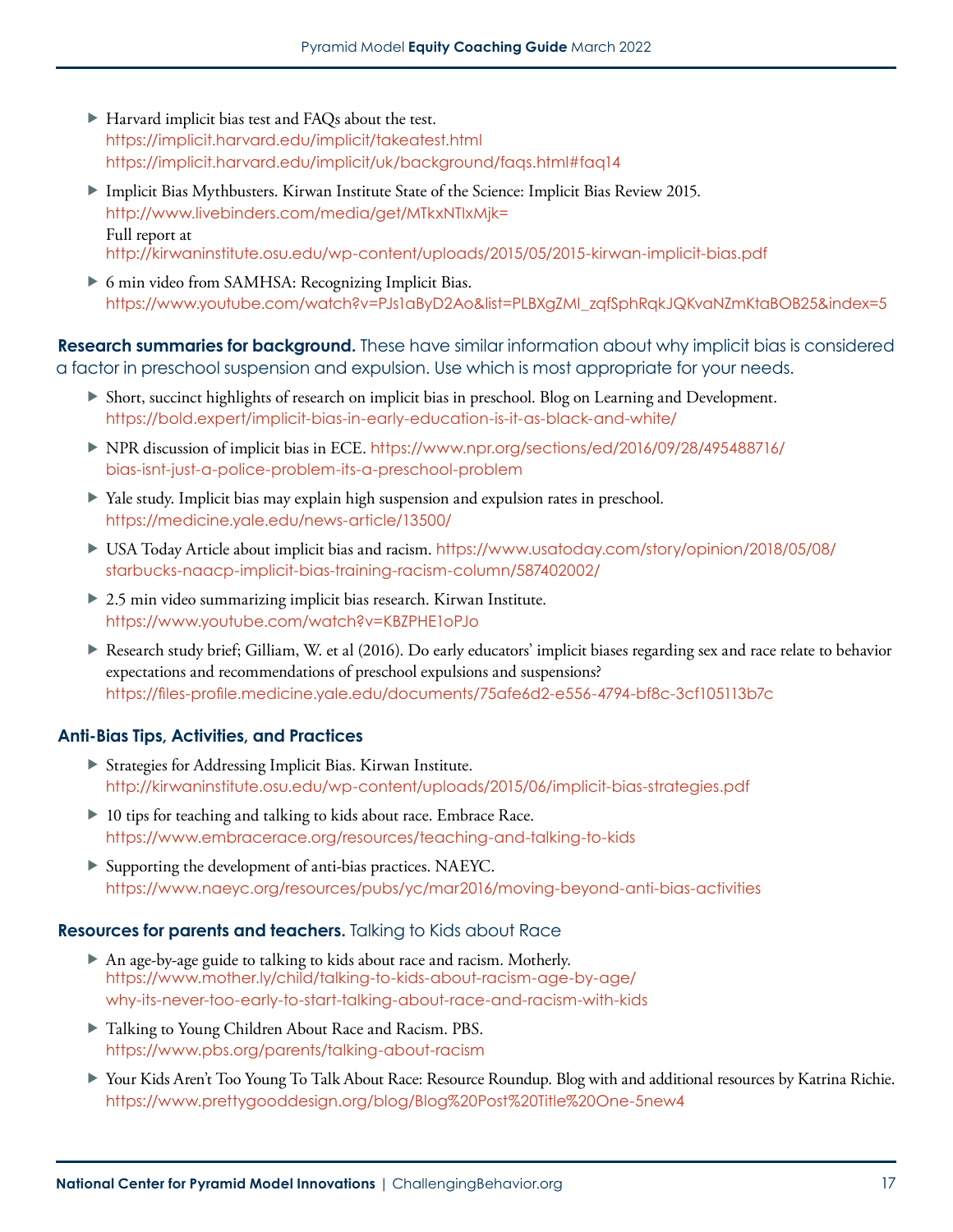- Zero to Three. Racism and Violence: Using Your Power as a Parent to Support Children Ages Two to Five. [https://www.zerotothree.org/resources/1598-racism-and-violence-using-your-power-as-a-parent-to](https://www.zerotothree.org/resources/1598-racism-and-violence-using-your-power-as-a-parent-to-suppo)[support-children-aged-two-to-five#chapter-1041](https://www.zerotothree.org/resources/1598-racism-and-violence-using-your-power-as-a-parent-to-suppo)
- Children's Community School. Social Justice resources for thinking and talking about race. [http://www.childrenscommunityschool.org/social-justice-resources/?fbclid=IwAR37PWDJSNV3HiG5Rp9sg](http://www.childrenscommunityschool.org/social-justice-resources/?fbclid=IwAR37PWDJSNV3HiG5Rp9sgezRA) [ezRAW80UtggMrCfntubK6euibscUgsw4607fAQ](http://www.childrenscommunityschool.org/social-justice-resources/?fbclid=IwAR37PWDJSNV3HiG5Rp9sgezRA)
- Talking to Children About Race infographic. Barton Lab, Vanderbilt University. <https://cdn.vanderbilt.edu/vu-web/lab-wpcontent/sites/96/2020/06/04222144/Talking-About-Race.pdf>
- This is a link to a number of resources for having conversations with children about race. Barton Lab, Vanderbilt University. <https://lab.vanderbilt.edu/barton-lab/inclusion-diversity-and-acceptance/>

#### **Position Statement and Guidance**

 Advancing Equity in ECE. NAEYC position statement and guidance. <https://www.naeyc.org/resources/position-statements/equity-purpose>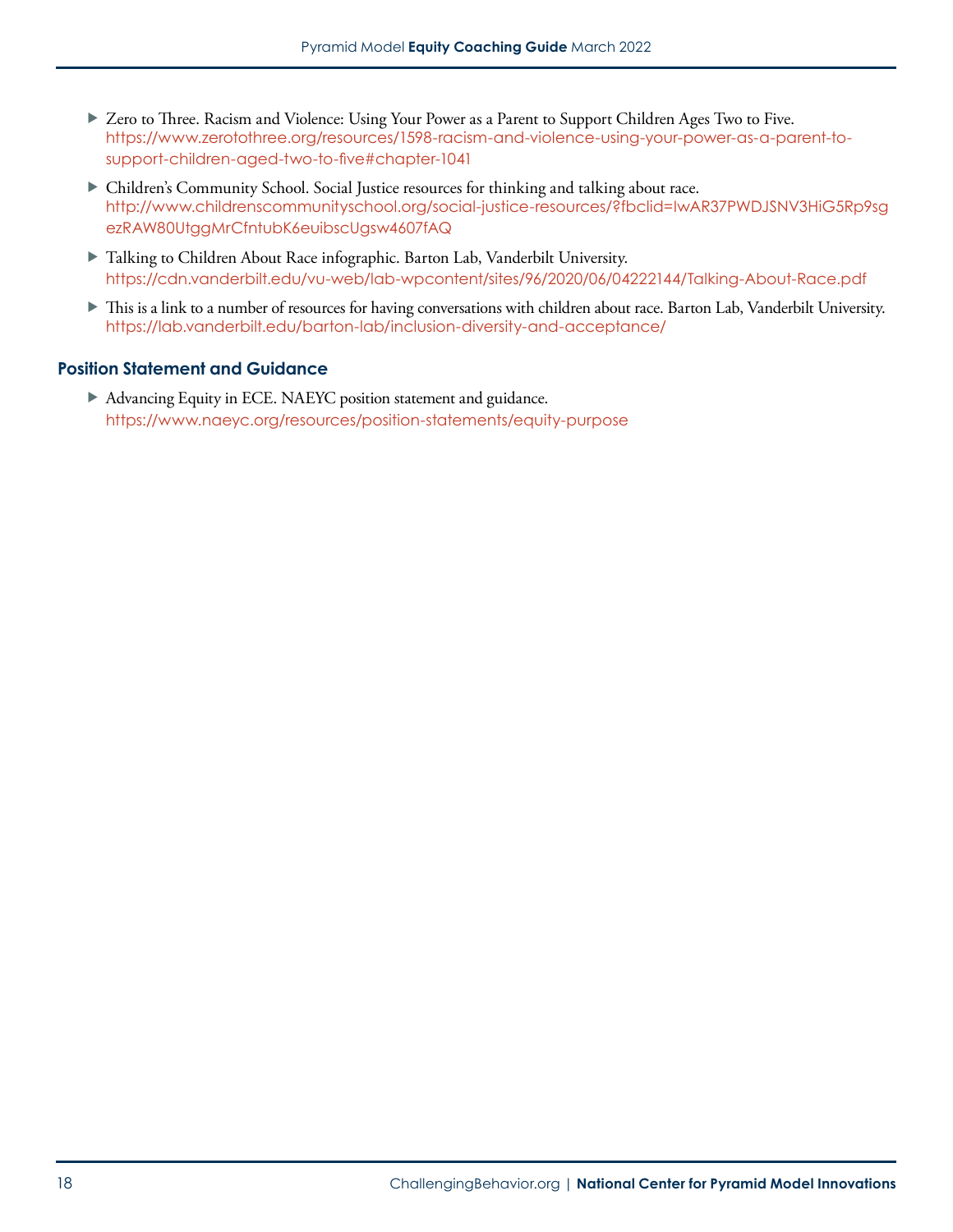# <span id="page-20-0"></span> **Step 4: Reflection and Feedback**

This coaching guide is meant to help you identify when culturally responsive practices are in place as much as it is to identify when they are not in place. So, remember to provide positive feedback to teachers when you find good examples of culturally responsive practices just as you do with other coaching practices. For example,

*"That was a great strategy you used to connect with parents working two jobs. I'd really like to share that with other teachers. Can you tell me more about how you did it?"*

Reflective conversations on culturally responsive practices may be stimulated by ongoing classroom coaching and reflections, an observation of a specific incident that suggests a question about a teacher's practice, following a meeting or professional development in which culturally responsive practices and/or implicit bias is discussed, or as a program-wide effort to focus on cultural responsiveness. As noted in the introduction, the coach, teacher, or program may begin with questions about a specific practice (e.g., family engagement) depending on the context and needs of the program.

TPOT observations, reflections on the questions and examples posed in Part 1 of this guide, BIRs review, and ongoing observation are important considerations when beginning to address equity. For example, the teacher may identify a variety of ways in which they attempt to reach families during the interview in the TPOT, however, further review of the practice and reflections on Question 17 in this guide indicate that less effort is initiated toward single-parent families. The observations, in addition to the review, This review and these observations would indicate the need for further discussion around culturally responsive practices and equity related to family engagement. Alternatively, a teacher may ask for more ideas for connecting with parents. Reviewing the reflection questions and connected resources together may provide ideas.

An observation of a specific incident may also be the catalyst for a discussion of culturally responsive practices. For example, you may observe an incident in which a teacher responds to one child's challenging behavior by providing instruction on an acceptable alternative behavior but is more directive with a second child, telling them what not to do and removing them from the activity. This incident may lead you to gather more data/information by reviewing BIRs and asking the teacher questions about the difference in their response.

Finally, a professional development activity or meeting around equity may lead to a coaching conversation and reflection about implicit bias and culturally responsive practices. For example, you may have a reflection around vulnerable decision points and how that might apply in a specific classroom.

To prepare for discussions around culturally responsive practices and equity concerns, coaches can review the following conversation starters and reflective questions used frequently in Practiced Based Coaching.

- ▶ Describe what happened when you ...?
- ▶ How did the children respond to ...?
- ▶ I noticed that you .... Tell me more about that strategy.
- What do you think would happen if …?
- Tell me how you felt about...
- What might you try the next time?
- ▶ How did that compare to ...?

In addition, coaches can review the following specific questions that may assist in entering conversations around culturally responsive practices and equity.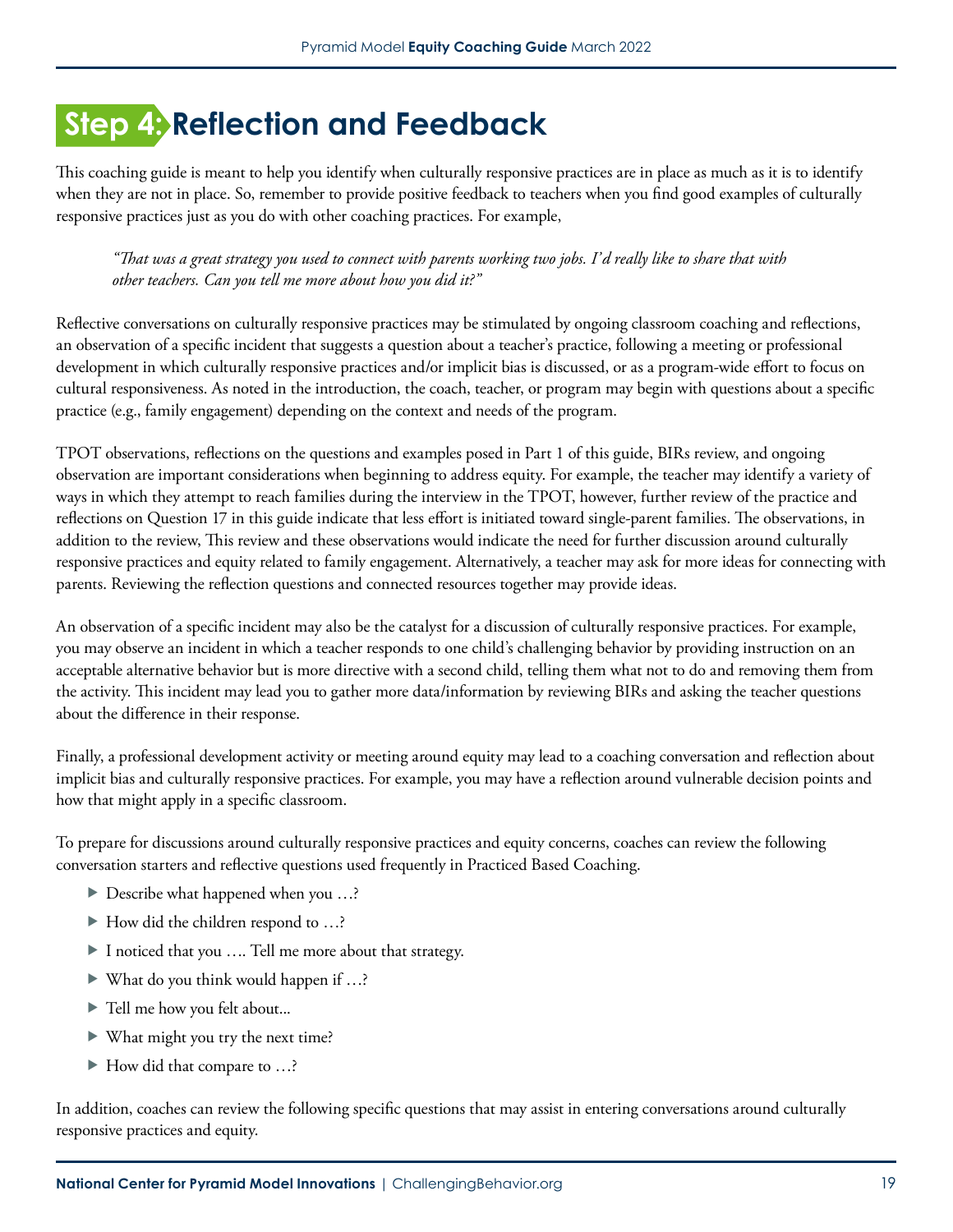#### **Questions following professional development or training:**

- What strikes you about what we discussed in the staff training?
- What have you seen that you would like to learn more about?
- What was your impression about the training?
- ▶ Did it bring up any issues or "aha" moments?

#### **Questions following data review:**

- Are you seeing any patterns in your data that you want to discuss? Any data patterns that concern you?
- When you examine the data, is it consistent with what is occurring in your classroom?

#### **General questions about equity/practices to start conversation:**

- ► What experiences have you had with…(implicit bias; culturally responsive practices)?
- What are your thoughts about culturally responsive practices and their application to this process?
- What are some culturally responsive practices we've implemented in the program?
- What are practices in your classroom that are culturally responsive? Show me what you have. I would like to hear more about what you are doing.

#### **Questions following an incident that might occurring during an observation?**

- When I was here for my observation, I saw \_\_\_\_ (describe incident). Describe to me what happened that day. What's your perspective on this situation?
- Let's talk about Vulnerable Decision Points. Have you come across situations in your classroom recently where a vulnerable decision point occurred? Have you had to ask yourself if this is a VDP?

#### **Goal Setting:**

- In my last observation, I noted that….(provide wait time for coachee to respond). What do you think about trying…?
- As I think about your strengths, you do this (insert practice here) well. I am wondering if we can add to this practice to address (insert equity question here).

#### **Wrapping up Coaching Conversations:**

- What reflections or observations do you have about our discussion today?
- What have you heard today that has made you think or has touched you in some way?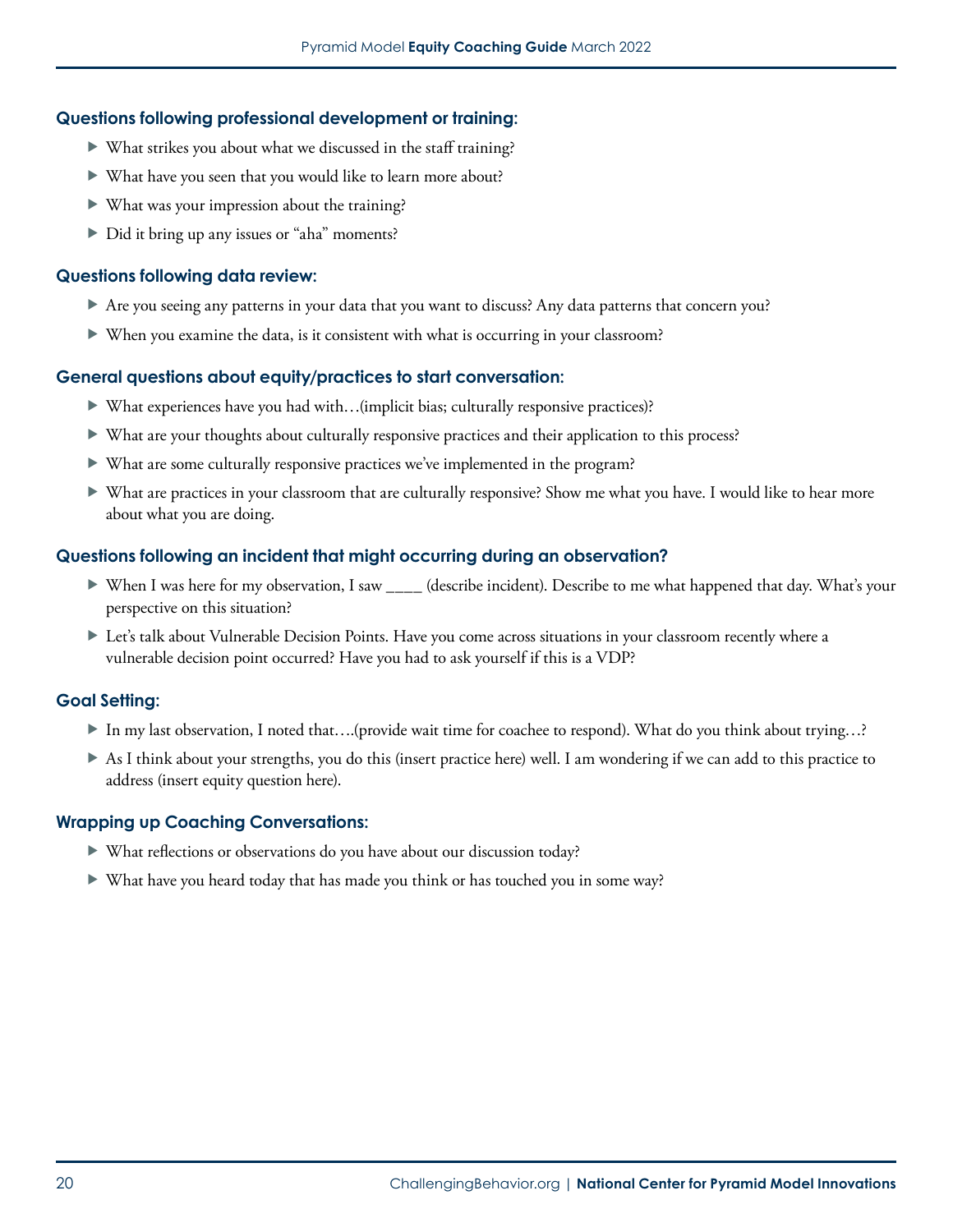## <span id="page-22-0"></span>**Some Tips for Working through Resistance**

If the teacher is likely to be resistive, have difficulty acknowledging that the concerns are relevant to the classroom, or reject the information, try using the strategies below to initiate the reflection and guide the coachee to awareness and buy-in for practice change.

- 1. Share a PD resource (see suggestions in step 3) that you think might be helpful in addressing the concern. You might say "I saw this resource and it made me think of your classroom. I think it could be helpful in ….. (e.g., getting all children engaged in learning, strengthening your family partnerships, etc.). Can you review it before my next coaching visit and we can discuss it?".
- 2. In the next coaching session, start the conversation with…"What did you think about the resource?" and pause for response. You might follow with "Would this strategy work in your classroom/". If the teacher does not express interest or see the fit, you might follow with "I noticed in your classroom that (state the concern in observational terms). I thought that this resource might be helpful for thinking about how to (state the practice)."
- 3. If the teacher rejects the notion that your observation is accurate or the change in practice is needed, assess whether one of the following strategies might be helpful:
	- a. Suggest that the teacher monitor their practice over the next week for a follow-up discussion (e.g., "Would you be willing to think about this over the next week and collect some data to see if it's an issue for your classroom? You could do a simple tally of how many times you join in the play of the boys during center time versus the girls").
	- b. Suggest that the teacher reflect on their practice and hold a team meeting with other personnel in the classroom to discuss whether this is an issue for the classroom. During this meeting the team can make a list of examples that show that the practice is/is not being implemented. You might say "I can't be here every day and I don't get to see everything that happens. You and your team know best what happens in the classroom. Could you bring this up in a team meeting over the next week?"
	- c. Offer to videotape an observation so that the teacher can review it and identify if there are any concerns (e.g., "Would it be helpful if I videotaped center time and provided it to you for your reflection. When you are busy teaching, it is hard to observe everything that might happen in the classroom.").
- 4. If the teacher asserts that biased-practices are justified because of perceptions about a particular group of children (e.g., "Those children need …" or "Those children can't …"), follow the statement with probing questions to move the teacher towards exploring the basis for the statement. For example, you might say "What makes you say that?" or "When you say those children, it makes me think that you believe that…. Can we explore that some more?"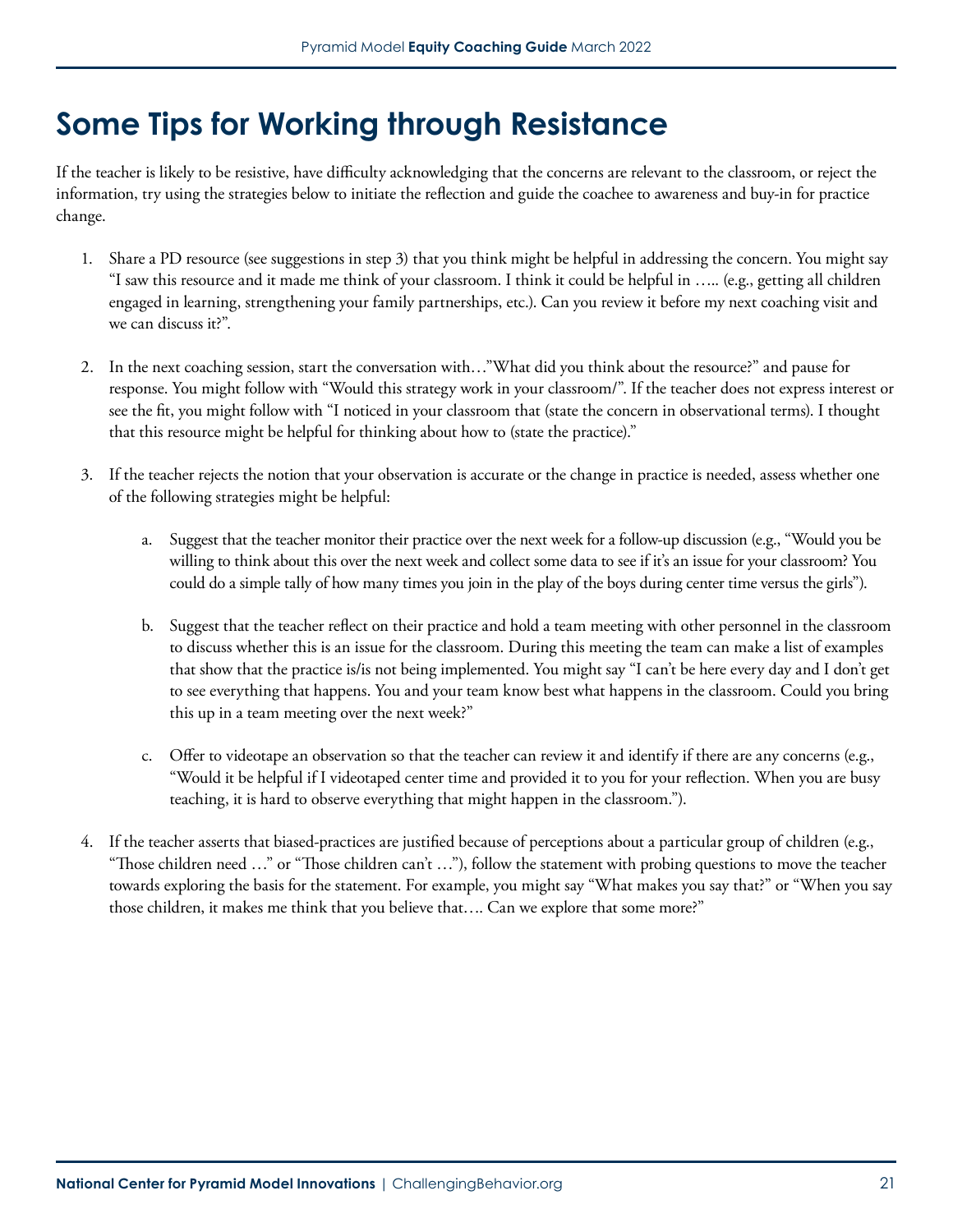### <span id="page-23-0"></span>**Appendix A TPOT Key Practice and Related Coach Reflection Questions**

| <b>TPOT Key Practice</b>                                           | <b>Coach Reflection Questions</b>                                                                                                                                                                                   |
|--------------------------------------------------------------------|---------------------------------------------------------------------------------------------------------------------------------------------------------------------------------------------------------------------|
| Schedules, Routines,<br>and Activities                             | $\triangleright$ Does the schedule include activities where the children work cooperatively?<br>(#2)                                                                                                                |
|                                                                    | Do the posted schedule, expectations, and rules use the children's home<br>language? (#3)                                                                                                                           |
| <b>Transitions</b>                                                 | Does the teacher guide all individual children who need extra support to<br>begin and complete the transition? (#5)                                                                                                 |
|                                                                    | Does the teacher provide positive descriptive feedback to every child for<br>their skills, behaviors, and activities? (#6)                                                                                          |
| <b>Supportive Conversations</b>                                    | Does the teacher provide positive descriptive feedback to every child for<br>their skills, behaviors, and activities? (#6)                                                                                          |
|                                                                    | Does the teacher have conversations, engage in play, and use questioning<br>with all children in the classroom (e.g., including the use of the child's home<br>language, interests, and learning preferences)? (#7) |
| Engagement                                                         | Do learning centers and activities include materials, songs, and visuals that<br>are aligned with the cultures and interests of children in the classroom? (#1)                                                     |
|                                                                    | Does the teacher provide positive descriptive feedback to every child for<br>▶<br>their skills, behaviors, and activities? (#6)                                                                                     |
| <b>Providing Directions</b>                                        | Does the teacher provide positive descriptive feedback to every child for<br>their skills, behaviors, and activities? (#6)                                                                                          |
|                                                                    | Does the teacher consistently use positive directions (i.e., telling children<br>what to do versus what not to do) across all children? (#9)                                                                        |
| <b>Collaborative Teaming</b>                                       | Are all adults in the classroom respectful to each other and aware of<br>differing cultural backgrounds? (#14)                                                                                                      |
|                                                                    | Are all adults working toward creating an impartial, inclusive, and positive<br>▶<br>learning environment (e.g., modeling, positive feedback, directives)? (#15)                                                    |
| <b>Teaching Behavior</b><br><b>Expectations</b>                    | Do the posted schedule, expectations and rules use the children's home<br>language? (#3)                                                                                                                            |
|                                                                    | Does the teacher use multiple examples, visuals, and cultural experiences to<br>teach behavior expectations in a manner that relates to all children? (#4)                                                          |
|                                                                    | Does the teacher provide positive descriptive feedback to every child for<br>their skills, behaviors, and activities? (#6)                                                                                          |
| <b>Teaching Social Skills and</b><br><b>Emotional Competencies</b> | Does the teacher provide positive descriptive feedback to every child for<br>their skills, behaviors, and activities? (#6)                                                                                          |
|                                                                    | Does the teacher individualize social skills instructions to meet cultural and<br>linguistic differences? (#8)                                                                                                      |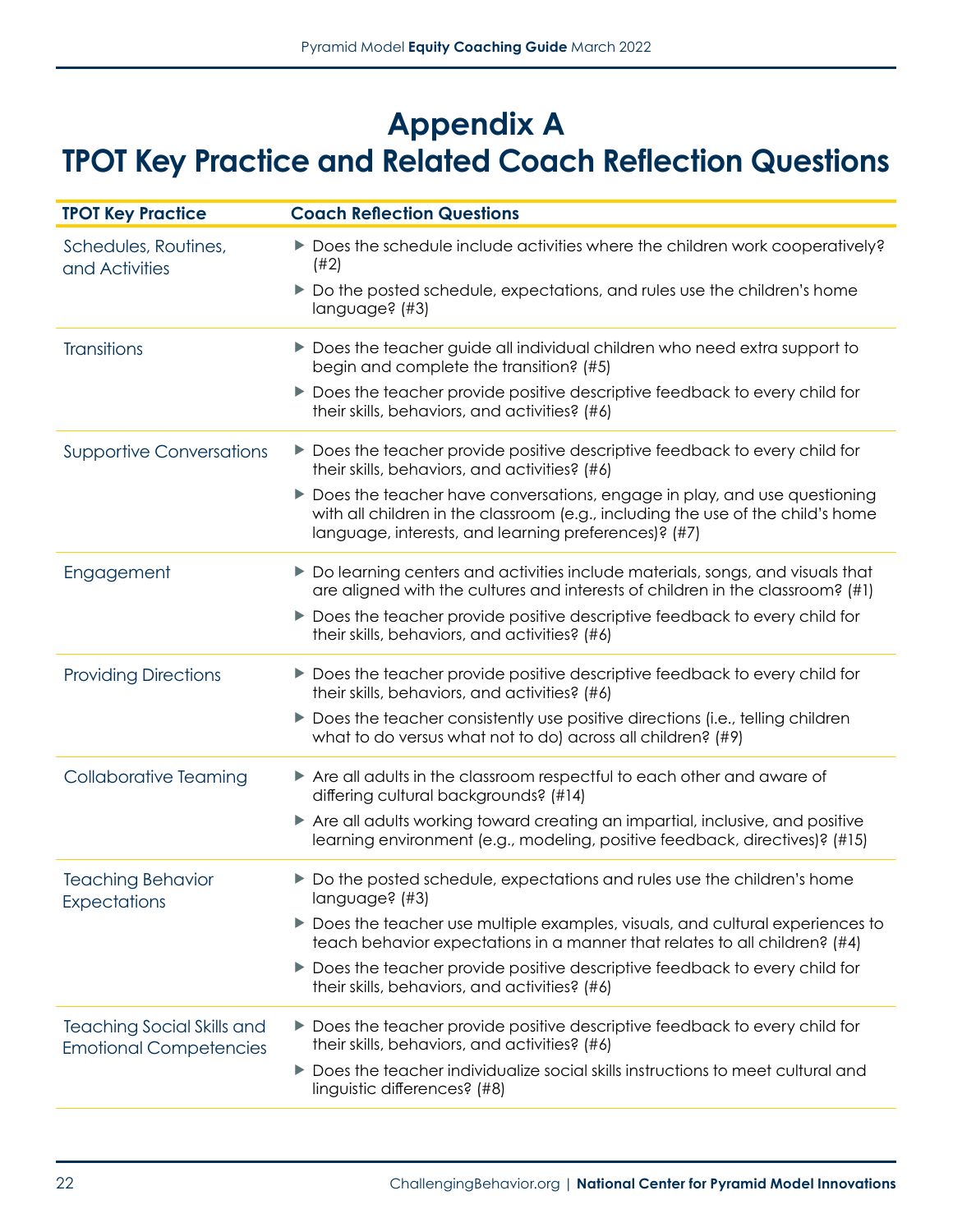| <b>TPOT Key Practice</b>                                   | <b>Coach Reflection Questions</b>                                                                                                                                                                                                                                                                                    |
|------------------------------------------------------------|----------------------------------------------------------------------------------------------------------------------------------------------------------------------------------------------------------------------------------------------------------------------------------------------------------------------|
| <b>Teaching Friendship Skills</b>                          | Does the schedule include activities where children work collectively or<br>cooperatively? (#2)                                                                                                                                                                                                                      |
|                                                            | Does the teacher provide positive descriptive feedback to every child for<br>their skills, behaviors, and activities? (#6)                                                                                                                                                                                           |
| Teaching Children to<br><b>Express Emotions</b>            | ▶ Does the teacher respond equitably and allow for differences in the way<br>individual children express, experience, and regulate their emotions? (#10)                                                                                                                                                             |
|                                                            | Does the teacher's instruction about emotions employ strategies that affirm<br>differences by planning lessons to include the children's home language and<br>visuals representative of a variety of family structures, ethnicities, cultures,<br>and abilities? (#11)                                               |
| <b>Teaching Problem Solving</b>                            | ▶ When providing instruction on problem-solving, does the teacher use<br>strategies and materials that consider children's individual ability, cultural<br>background, and linguistic needs? (#12)                                                                                                                   |
|                                                            | Does the teacher respect children's choice of possible problem-solving<br>solutions, and ensure that solutions are compatible with children's family and<br>cultural backgrounds? (#13)                                                                                                                              |
| <b>Interventions for Children</b><br>with Challenging      | Does the teacher refer and participate in the process of addressing<br>challenging behavior similarly across all children? (#16)                                                                                                                                                                                     |
| Behavior & Response to<br><b>Challenging Behavior</b>      | In analyzing your observation of teacher responses to challenging<br>behavior, are developmentally appropriate and positively stated strategies<br>implemented equitable across all children? (#21)                                                                                                                  |
|                                                            | ▶ When behavior interventions are developed, are they individualized based<br>on family cultural practices and child interests? (#22)                                                                                                                                                                                |
| <b>Connecting with Families</b>                            | Are attempts to connect with families evenly distributed across all families,<br>regardless of the extent of their involvement? (#17)                                                                                                                                                                                |
|                                                            | Is bidirectional communication with families balanced so that all families<br>are represented in posted photos, culturally significant items, and activities<br>celebrating their diversity? (#18)                                                                                                                   |
| Supporting Family Use of<br><b>Pyramid Model Practices</b> | Does the teacher provide families with practical strategies for supporting the<br>development of social/emotional skills that are developmentally appropriate<br>and also compatible with the child-rearing practices of parents from<br>different cultures represented in the classroom? (#19)                      |
|                                                            | ▶ When a child-rearing practice is different than or incompatible with that<br>which is considered developmentally appropriate, are families provided<br>an opportunity to discuss and understand the difference? When possible, is<br>there an effort to identify a mutually compatible alternative strategy? (#20) |